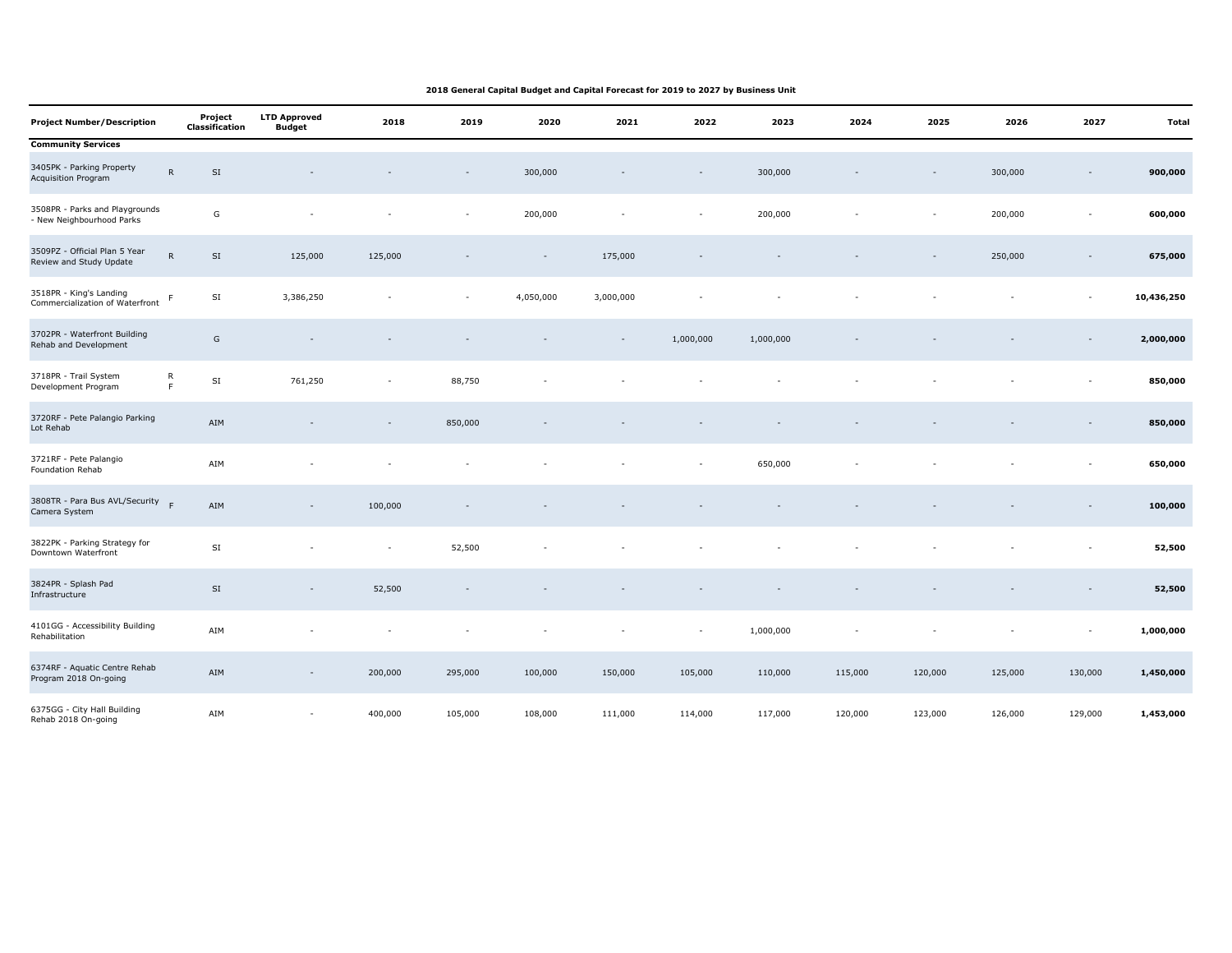| <b>Project Number/Description</b>                                            | Project<br><b>Classification</b> | <b>LTD Approved</b><br><b>Budget</b> | 2018    | 2019      | 2020    | 2021    | 2022    | 2023    | 2024    | 2025      | 2026    | 2027    | <b>Total</b> |
|------------------------------------------------------------------------------|----------------------------------|--------------------------------------|---------|-----------|---------|---------|---------|---------|---------|-----------|---------|---------|--------------|
| <b>Community Services</b>                                                    |                                  |                                      |         |           |         |         |         |         |         |           |         |         |              |
| 6376RF - Memorial Gardens<br>Rehab 2018 On-going                             | AIM                              | $\overline{\phantom{a}}$             | 300,000 | 300,000   | 300,000 | 300,000 | 300,000 | 300,000 | 200,000 | 200,000   | 200,000 | 300,000 | 2,700,000    |
| 6377RF - Pete Palangio Rehab<br>Program 2018 On-going                        | AIM                              | $\sim$                               | 250,000 | 250,000   | 250,000 | 250,000 | 250,000 | 250,000 | 150,000 | 150,000   | 250,000 | 250,000 | 2,300,000    |
| 6378MR - King's Landing and<br>Marina Rehab Program 2018 On-<br>going        | AIM                              | $\overline{\phantom{a}}$             | 100,000 | 100,000   | 100,000 | 90,000  | 150,000 | 200,000 | 150,000 | 150,000   | 100,000 | 100,000 | 1,240,000    |
| 6379PK - Parking Lot<br>Maintenance and Improvement<br>Program 2018 On-going | AIM                              | $\sim$                               | 50,000  | 50,000    | 50,000  | 50,000  | 50,000  | 50,000  | 50,000  | 50,000    | 50,000  | 55,000  | 505,000      |
| 6380PK - Parking Equipment<br>Program 2018 On-going                          | AIM                              |                                      | 50,000  | 125,000   |         |         | 125,000 |         |         | 125,000   |         |         | 425,000      |
| 6381PR - Parks Building Rehab<br>2018 On-going                               | AIM                              | ÷.                                   | 350,000 | 100,000   | 350,000 | 300,000 | 300,000 | 350,000 | 200,000 | 200,000   | 200,000 | 200,000 | 2,550,000    |
| 6382RF - Recreation Facilities<br>Rehab and Development 2018<br>On-going     | AIM                              | $\overline{\phantom{a}}$             | 489,000 | 600,000   | 650,000 | 700,000 | 750,000 | 800,000 | 800,000 | 800,000   | 800,000 | 800,000 | 7,189,000    |
| 6383PR - Sportsfield Complex<br>Development and Rehab 2018<br>On-going       | AIM                              | ٠                                    | 52,000  | 54,000    | 60,000  | 758,000 | 756,000 | 62,000  | 64,000  | 66,000    | 68,000  | 70,000  | 2,010,000    |
| 6384PR - Parks and Playground<br>Rehab Program 2018 On-going                 | AIM                              | $\overline{\phantom{a}}$             | 260,000 | 268,000   | 276,000 | 284,000 | 293,000 | 302,000 | 311,000 | 320,000   | 329,000 | 338,000 | 2,981,000    |
| 6385PR - Waterfront Rehab<br>Program 2018 On-going                           | AIM                              | ٠                                    | 114,000 | 117,000   | 121,000 | 125,000 | 129,000 | 133,000 | 137,000 | 141,000   | 145,000 | 149,000 | 1,311,000    |
| 6386PR - Central City Rehab<br>Program 2018 On-going                         | AIM                              | $\overline{\phantom{a}}$             | 74,000  | 76,000    | 78,000  | 80,000  | 82,000  | 84,000  | 86,000  | 88,000    | 90,000  | 92,000  | 830,000      |
| 6387PR - City Hall Grounds<br>Rehab Program 2018 On-going                    | AIM                              | ÷,                                   | 74,000  | 76,000    | 78,000  | 80,000  | 82,000  | 84,000  | 86,000  | 88,000    | 90,000  | 92,000  | 830,000      |
| 6388PR - Trail and Supporting<br>Hard Surfaces Rehab 2018 On-<br>going       | AIM                              | $\overline{\phantom{m}}$             | 125,000 | 129,000   | 335,000 | 242,000 | 549,000 | 256,000 | 264,000 | 272,000   | 290,000 | 298,000 | 2,760,000    |
| 6389PR - Parks Equipment<br>Replacement Program 2018 On-<br>going            | AIM                              | $\overline{\phantom{a}}$             | 61,000  | 63,000    | 65,250  | 67,000  | 69,000  | 71,000  | 74,000  | 76,000    | 77,650  | 80,000  | 703,900      |
| 6390AT - North Bay Jack<br>Garland Airport 2018 On-going                     | AIM                              | $\sim$                               | 785,000 | 4,267,916 | 514,500 | 514,500 | 378,000 | 485,625 | 383,250 | 5,250,000 | 656,250 | 278,250 | 13,513,291   |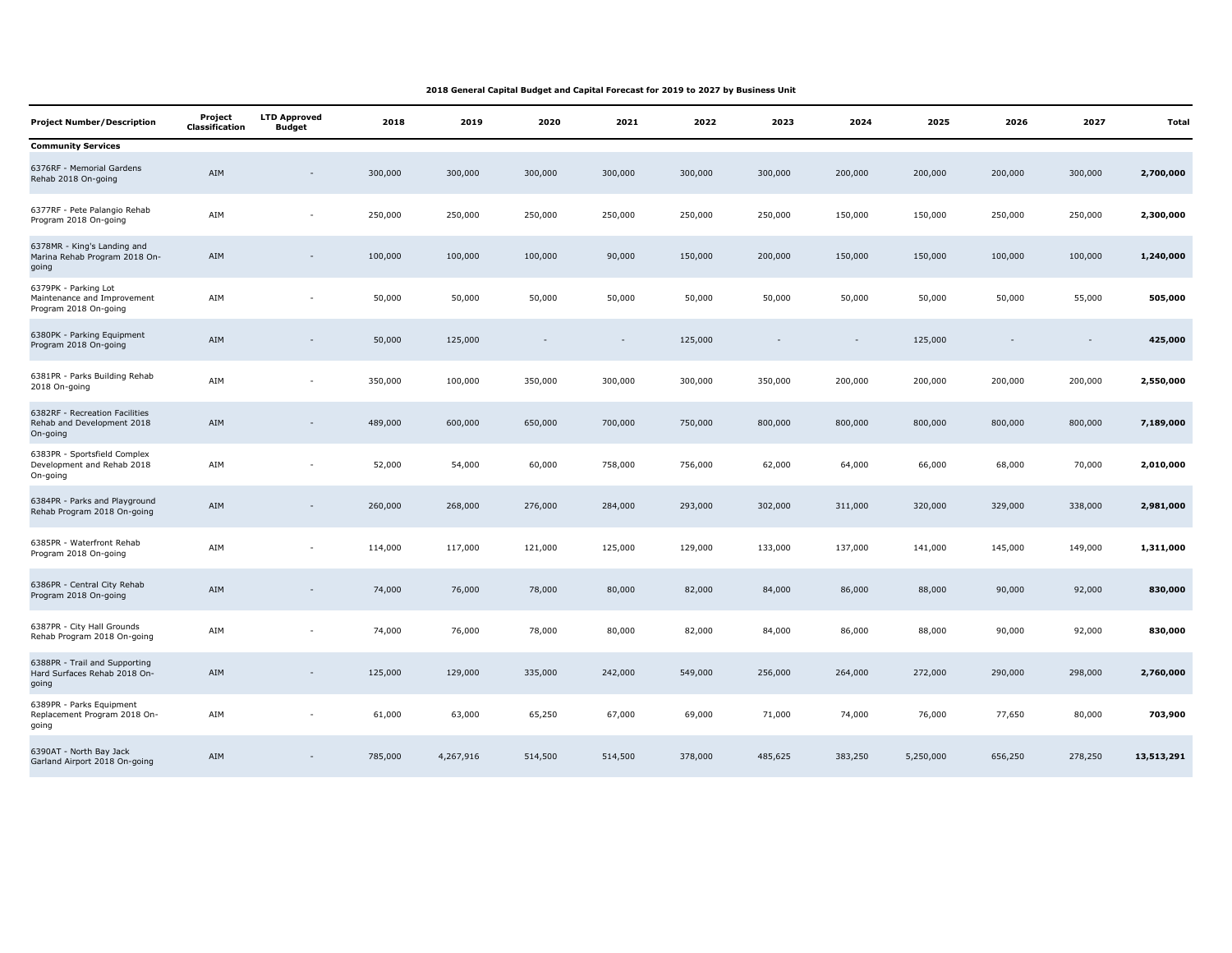| <b>Project Number/Description</b>                                                           | Project<br>Classification     | <b>LTD Approved</b><br><b>Budget</b> | 2018      | 2019      | 2020      | 2021      | 2022      | 2023      | 2024      | 2025                     | 2026      | 2027                     | Total      |
|---------------------------------------------------------------------------------------------|-------------------------------|--------------------------------------|-----------|-----------|-----------|-----------|-----------|-----------|-----------|--------------------------|-----------|--------------------------|------------|
| <b>Community Services</b>                                                                   |                               |                                      |           |           |           |           |           |           |           |                          |           |                          |            |
| 6403TR - Transit Buildings<br>Capital Program 2018 On-going                                 | ${\sf AIM}$                   |                                      | 26,250    | 26,250    | 120,750   | 26,250    | 26,250    | 26,250    | 26,250    | 26,250                   | 26,250    | 26,250                   | 357,000    |
| <b>Total Community Services</b>                                                             |                               | 4,272,500                            | 4,037,750 | 7,993,416 | 8,106,500 | 7,302,750 | 5,508,250 | 6,830,875 | 3,216,500 | 8,245,250                | 4,373,150 | 3,387,500                | 63,274,441 |
| <b>Corporate Services</b>                                                                   |                               |                                      |           |           |           |           |           |           |           |                          |           |                          |            |
| 3205GG - Integrated Software<br>Solution                                                    | AIM                           | 61,507                               |           |           |           | 100,000   | 5,000,000 |           |           |                          |           |                          | 5,161,507  |
| 6391GG - System Technology<br>Program 2018 On-going                                         | AIM                           | $\overline{\phantom{a}}$             | 620,550   | 620,300   | 620,300   | 620,300   | 620,300   | 720,300   | 720,300   | 720,300                  | 720,300   | 720,300                  | 6,703,250  |
| <b>Total Corporate Services</b>                                                             |                               | 61,507                               | 620,550   | 620,300   | 620,300   | 720,300   | 5,620,300 | 720,300   | 720,300   | 720,300                  | 720,300   | 720,300                  | 11,864,757 |
| <b>Engineering, Environmental &amp; Works</b>                                               |                               |                                      |           |           |           |           |           |           |           |                          |           |                          |            |
| 2934ST - Chippewa Creek and<br>Airport Heights Stormwater<br>Retention                      | G<br>${\sf R}$                | 400,000                              |           |           |           |           | 50,000    | 2,500,000 |           |                          |           |                          | 2,950,000  |
| 3210ST - Trunk Sewer Rehab -<br>Eastview Tributary System                                   | AIM                           | 100,000                              |           |           |           |           |           |           | 100,000   | $\sim$                   | 1,000,000 | $\sim$                   | 1,200,000  |
| 3212RD - Francis St. Sewer<br>Upsizing                                                      | G                             |                                      |           |           |           |           |           |           | 90,000    | $\overline{\phantom{a}}$ | 1,800,000 |                          | 1,890,000  |
| 3212ST - Francis St. Sewer<br>Upsizing                                                      | G                             |                                      |           |           |           |           |           |           | 50,000    | $\sim$                   | 1,000,000 | $\sim$                   | 1,050,000  |
| 3302ST - Trunk Sewer Rehab -<br>Pinewood Fingers Creek                                      | AIM                           |                                      |           |           |           |           | 200,000   |           |           | 2,500,000                |           |                          | 2,700,000  |
| 3403RD - Four Mile Lake Rd.<br>Extension to Highway 11                                      | RF<br>G                       | 25,000                               |           |           | 50,000    |           |           |           |           |                          |           | 4,900,000                | 4,975,000  |
| 3406RD - Gertrude Rd. - Knox<br>to Lakeshore - Sanitary<br>Forcemain                        | AIM                           | 400,000                              | 600,000   |           |           |           |           |           |           |                          |           | $\sim$                   | 1,000,000  |
| 3423RD - Intersection of<br>Highway 11/17 and Seymour                                       | ${\sf R}$<br>G<br>$\mathsf F$ | 5,700,000                            | 600,000   |           |           |           |           |           |           |                          |           | $\overline{\phantom{a}}$ | 6,300,000  |
| 3500RD - Lakeshore Dr. Area -<br>Trunk Watermain and Sewer -<br>Phase 1 - Judge to Gertrude | $\mathsf{R}$<br>AIM           | 130,000                              |           | 2,600,000 |           |           |           |           |           |                          |           |                          | 2,730,000  |
| 3500ST - Lakeshore Dr. Area<br>Trunk Watermain and Sewer -<br>Phase 1 - Judge to Gertrude   | AIM<br>$\mathsf{R}$           | 70,000                               |           | 1,400,000 |           |           |           |           |           |                          |           |                          | 1,470,000  |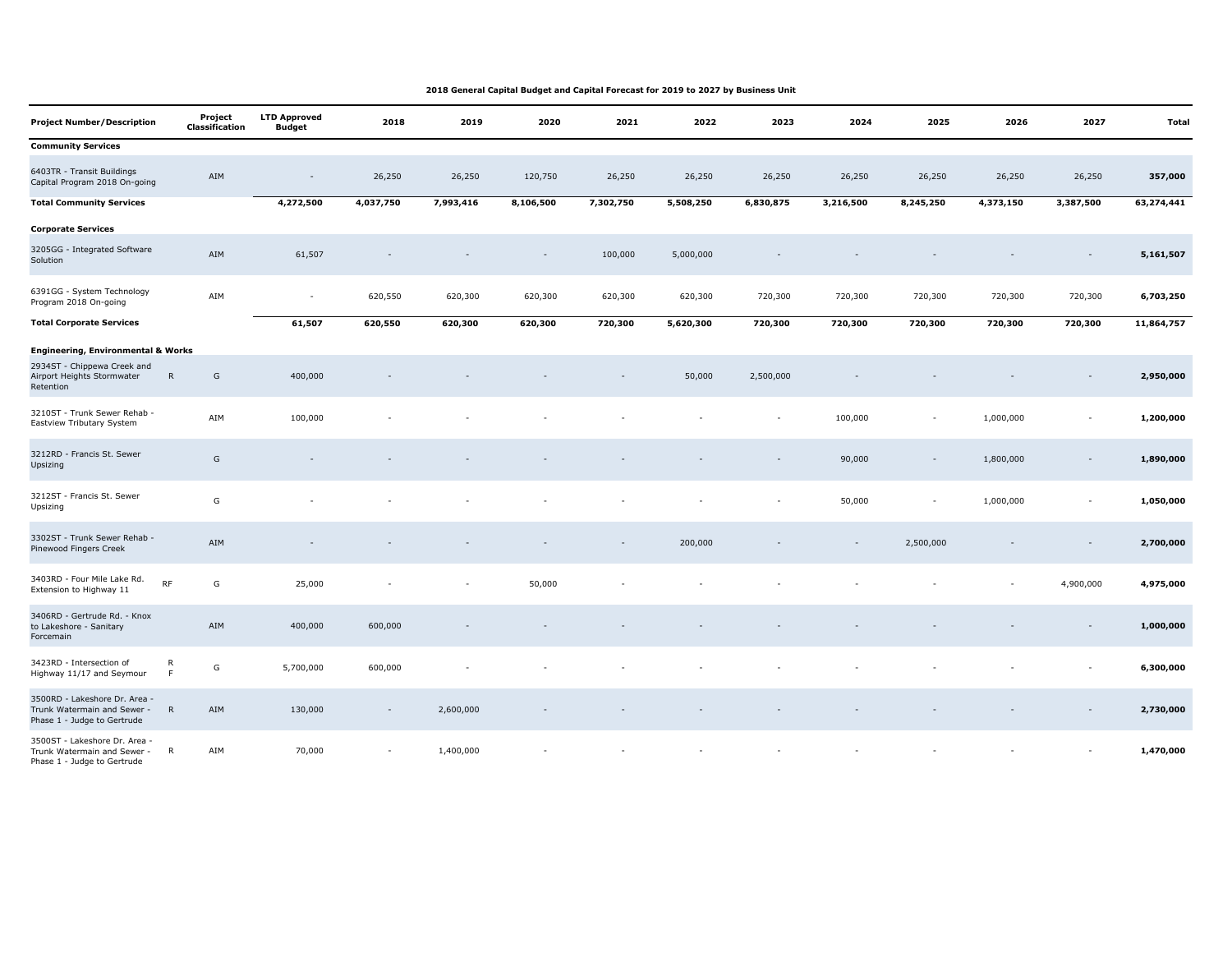| <b>Project Number/Description</b>                                               | Project<br><b>Classification</b> | <b>LTD Approved</b><br><b>Budget</b> | 2018      | 2019   | 2020      | 2021      | 2022   | 2023    | 2024      | 2025      | 2026      | 2027                     | <b>Total</b> |
|---------------------------------------------------------------------------------|----------------------------------|--------------------------------------|-----------|--------|-----------|-----------|--------|---------|-----------|-----------|-----------|--------------------------|--------------|
| <b>Engineering, Environmental &amp; Works</b>                                   |                                  |                                      |           |        |           |           |        |         |           |           |           |                          |              |
| 3506ST - Stormwater<br>Management - Overland Flow<br>Control Study              | AIM                              |                                      |           |        |           | 100,000   |        |         |           |           |           |                          | 100,000      |
| 3601RD - Worthington,<br>Sherbrooke, First 4" Watermain<br>Replacement          | AIM                              | 100,000                              |           |        |           |           |        | 40,000  | 1,500,000 |           |           | $\sim$                   | 1,640,000    |
| 3605RD - Ellendale Second<br>Reservoir & Second Feed                            | $\mathsf{SI}$                    |                                      |           |        |           |           |        |         |           |           | 420,000   | $\overline{\phantom{a}}$ | 420,000      |
| 3606RD - O'Brien St.<br>Reconstruction - Airport to High                        | AIM                              |                                      |           |        |           |           |        | 275,000 | $\sim$    | 5,500,000 |           | $\overline{\phantom{a}}$ | 5,775,000    |
| 3606ST - O'Brien St.<br>Reconstruction - Airport to High                        | AIM                              |                                      |           |        |           |           |        | 100,000 |           | 2,000,000 |           |                          | 2,100,000    |
| 3613ST - Local Drainage Rehab                                                   | AIM                              | 74,200                               | $\sim$    | 50,000 | 150,000   |           |        |         |           |           |           | $\sim$                   | 274,200      |
| 3618RD - Wallace Pumping<br><b>Station Replacement</b>                          | AIM                              | $\sim$                               | 300,000   |        |           |           |        |         |           |           |           |                          | 300,000      |
| 3619RD - Cassells St. - Phase 1 ·<br>Olive to Duke and Chippewa<br>Creek Bridge | AIM                              | 25,000                               | 3,400,000 |        |           |           |        |         |           |           |           | $\sim$                   | 3,425,000    |
| 3619ST - Cassells St. - Phase 1 -<br>Olive to Duke and Chippewa<br>Creek Bridge | AIM                              | $\sim$                               | 600,000   |        |           |           |        |         |           |           |           |                          | 600,000      |
| 3700RD - Seymour St. - Station<br>to Wallace - Widening and<br>Signals          | SI                               |                                      |           | ٠      | 115,000   | 2,300,000 |        |         |           |           |           |                          | 2,415,000    |
| 3700ST - Seymour St. - Station<br>to Wallace - Widening and<br>Signals          | $\mathsf{SI}\xspace$             |                                      |           |        | 25,000    | 500,000   |        |         |           |           |           |                          | 525,000      |
| 3701RD - Norman/Chapais<br>Connection Watermain                                 | $\mathsf{SI}$                    |                                      |           |        |           |           | $\sim$ | 115,000 |           | $\sim$    | 2,300,000 | $\sim$                   | 2,415,000    |
| 3701ST - Norman/Chapais<br>Connection Watermain                                 | $\mathsf{SI}$                    |                                      |           |        |           |           |        | 45,000  |           |           | 900,000   |                          | 945,000      |
| 3713RD - John St. - Second to<br>Worthington                                    | AIM                              | 228,000                              | 180,600   |        |           |           |        |         |           |           |           |                          | 408,600      |
| 3715RD - Pinewood Park &<br>Lakeshore Drive Intersection<br>Reconstruction      | G                                |                                      | 100,000   |        | 1,000,000 |           |        |         |           |           |           |                          | 1,100,000    |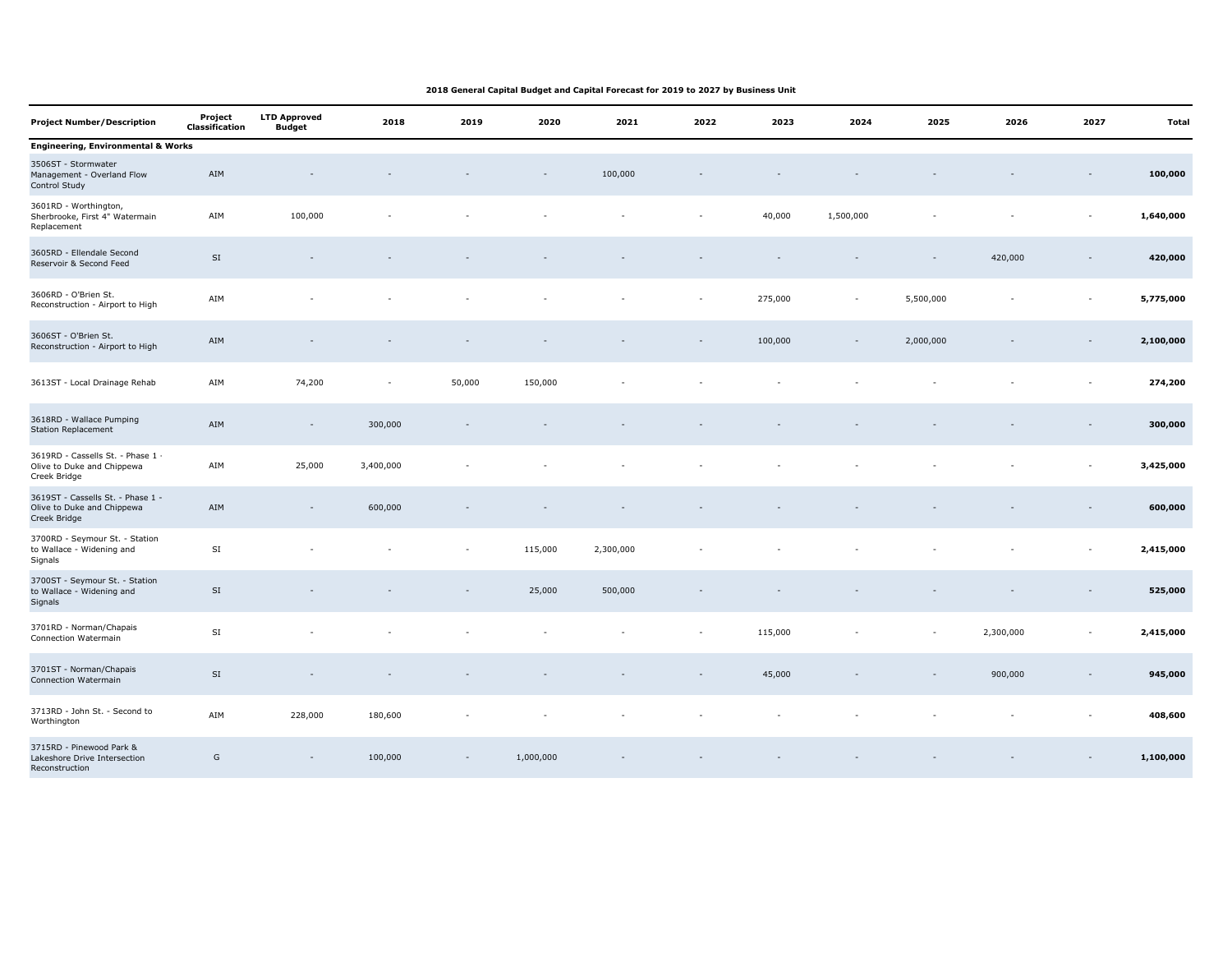| <b>Project Number/Description</b>                                                         | Project<br><b>Classification</b> | <b>LTD Approved</b><br><b>Budget</b> | 2018    | 2019    | 2020      | 2021      | 2022    | 2023                     | 2024      | 2025                     | 2026    | 2027                     | <b>Total</b> |
|-------------------------------------------------------------------------------------------|----------------------------------|--------------------------------------|---------|---------|-----------|-----------|---------|--------------------------|-----------|--------------------------|---------|--------------------------|--------------|
| <b>Engineering, Environmental &amp; Works</b>                                             |                                  |                                      |         |         |           |           |         |                          |           |                          |         |                          |              |
| 3800RD - Cassells St. - Phase 2 -<br>Olive to Highway 11/17 & King<br>to Duke             | AIM                              |                                      |         | 30,000  | 2,600,000 |           |         |                          |           |                          |         | $\overline{\phantom{a}}$ | 2,630,000    |
| 3800ST - Cassells St. - Phase 2 -<br>Olive to Highway 11/17 & King<br>to Duke             | AIM                              |                                      |         | 5,000   | 200,000   |           |         |                          |           |                          |         | $\overline{\phantom{a}}$ | 205,000      |
| 3801RD - McKeown Ave.<br>Widening - Gormanville to<br>Cartier                             | G                                |                                      |         |         |           |           | 200,000 | ÷,                       | 4,000,000 |                          |         |                          | 4,200,000    |
| 3801ST - McKeown Ave.<br>Widening - Gormanville to<br>Cartier                             | G                                |                                      |         |         |           |           | 85,000  | $\overline{\phantom{a}}$ | 1,700,000 |                          |         | $\overline{\phantom{a}}$ | 1,785,000    |
| 3802RD - Lakeshore Dr. - Trunk<br>Watermain and Sewer - Phase 2<br>- Gertrude to Marshall | AIM                              |                                      |         |         |           | 225,000   | $\sim$  | 4,500,000                |           |                          |         | $\overline{\phantom{a}}$ | 4,725,000    |
| 3802ST - Lakeshore Dr. - Trunk<br>Watermain and Sewer - Phase 2<br>- Gertrude to Marshall | AIM                              |                                      |         |         |           | 55,000    |         | 1,100,000                |           |                          |         |                          | 1,155,000    |
| 3804RD - Public Works Backup<br>Generator Replacement                                     | AIM                              | $\sim$                               | 125,000 |         |           |           |         |                          |           |                          |         |                          | 125,000      |
| 3805GD - Leachate<br>Management - Future Cells                                            | G                                |                                      |         | 250,000 |           | 2,000,000 |         | 250,000                  | 2,200,000 |                          |         |                          | 4,700,000    |
| 3806RD - Lakeshore Dr. - Birchs<br>to Premier                                             | AIM                              |                                      |         |         | 2,100,000 |           |         |                          |           |                          |         |                          | 2,100,000    |
| 3809RD - Hammond St. Bridge<br>Replacement                                                | AIM                              |                                      |         |         |           | 600,000   |         |                          |           |                          |         | $\overline{\phantom{a}}$ | 600,000      |
| 3810RD - Main St. -<br>Gormanville to Memorial                                            | G                                |                                      |         |         |           | $\sim$    | 60,000  | $\sim$                   | 2,300,000 |                          |         | $\sim$                   | 2,360,000    |
| 3810ST - Main St. - Gormanville<br>to Memorial                                            | ${\mathsf G}$                    |                                      |         |         |           |           | 15,000  | $\sim$                   | 600,000   |                          |         |                          | 615,000      |
| 3811RD - Roadside Guardrails<br>and Retaining Walls - Inspection<br>and Upgrade           | AIM                              |                                      |         | 825,000 |           |           |         |                          |           |                          |         | ÷,                       | 825,000      |
| 3812RD - Lakeshore Dr. (ONR<br>Overpass)                                                  | AIM                              |                                      |         |         |           |           |         |                          | 25,000    | $\overline{\phantom{a}}$ | 250,000 | $\overline{\phantom{a}}$ | 275,000      |
| 3813RD - Trout Lake Rd. (ONR<br>Overpass)                                                 | AIM                              |                                      |         |         |           |           |         |                          | $\sim$    | 25,000                   | $\sim$  | 250,000                  | 275,000      |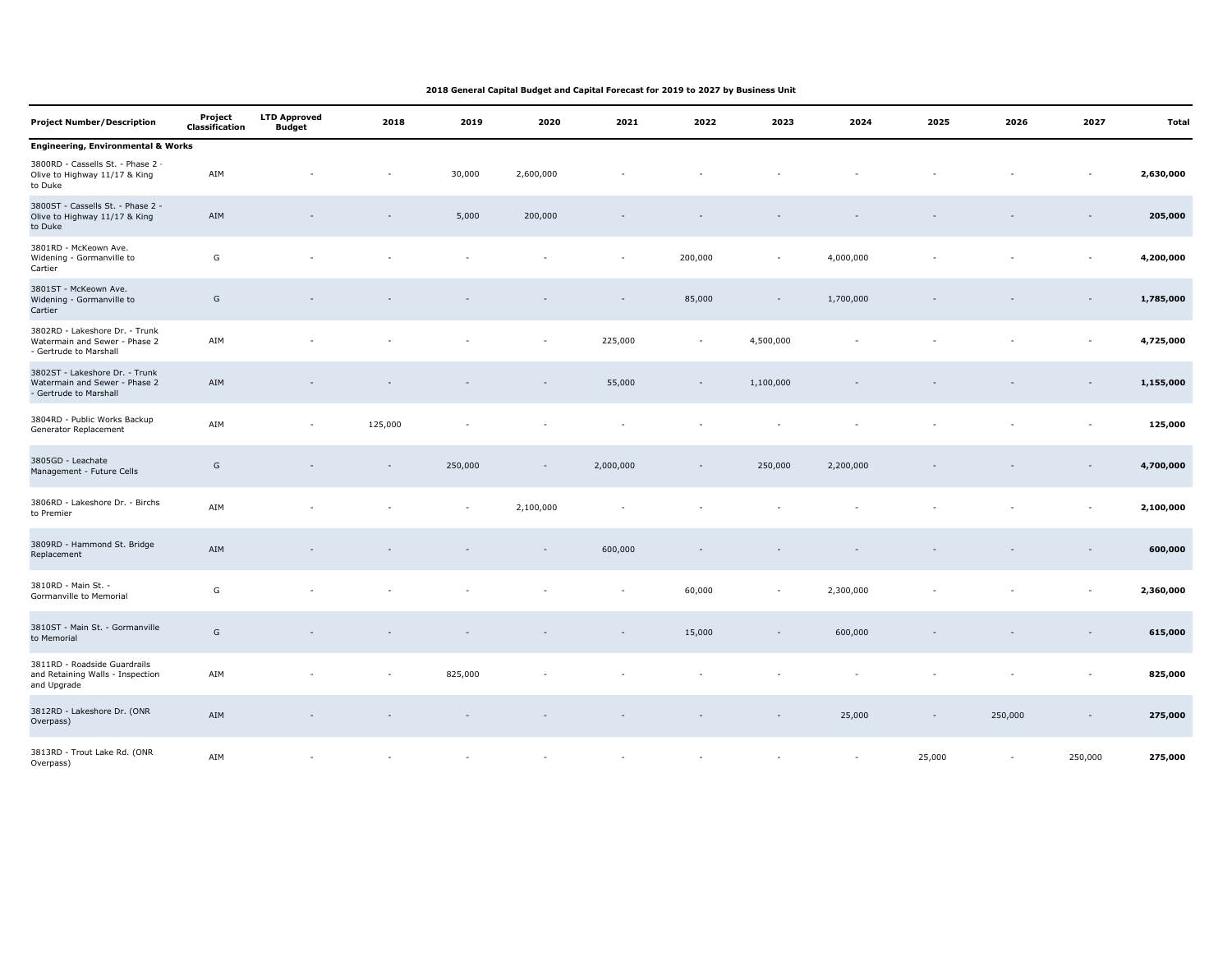| <b>Project Number/Description</b>                                                     | Project<br><b>Classification</b> | <b>LTD Approved</b><br><b>Budget</b> | 2018    | 2019    | 2020                     | 2021      | 2022      | 2023   | 2024    | 2025      | 2026      | 2027                     | Total      |
|---------------------------------------------------------------------------------------|----------------------------------|--------------------------------------|---------|---------|--------------------------|-----------|-----------|--------|---------|-----------|-----------|--------------------------|------------|
| <b>Engineering, Environmental &amp; Works</b>                                         |                                  |                                      |         |         |                          |           |           |        |         |           |           |                          |            |
| 3814RD - Lees Road<br>Reconstruction                                                  | AIM                              |                                      |         |         |                          |           |           |        | 255,000 |           |           | 5,100,000                | 5,355,000  |
| 3815RD - Trout Lake Road<br>Retaining Wall Rehab                                      | AIM                              |                                      |         |         |                          |           | 50,000    |        |         |           |           | 1,000,000                | 1,050,000  |
| 3815ST - Trout Lake Road<br>Retaining Wall Rehab                                      | ${\sf AIM}$                      |                                      |         |         |                          |           | 15,000    |        |         |           |           | 250,000                  | 265,000    |
| 3816ST - Fifth Avenue<br>Stormwater Review                                            | AIM                              | $\overline{\phantom{a}}$             | 50,000  | $\sim$  | 500,000                  |           |           |        |         |           |           | $\sim$                   | 550,000    |
| 3817ST - Lakeheights Road<br>Stormwater Review                                        | ${\sf AIM}$                      |                                      | 50,000  |         |                          |           |           |        |         |           |           |                          | 50,000     |
| 3818RD - Premier Pumping<br><b>Station Replacement</b>                                | AIM                              | $\sim$                               | 200,000 |         |                          |           |           |        |         |           |           | $\overline{\phantom{a}}$ | 200,000    |
| 3819RD - Asset Management<br>Plan Update                                              | ${\sf AIM}$                      | $\overline{\phantom{a}}$             | 120,000 |         |                          |           |           |        |         |           |           |                          | 120,000    |
| 3819ST - Asset Management<br>Plan Update                                              | AIM                              |                                      | 25,000  |         |                          |           |           |        |         |           |           |                          | 25,000     |
| 3821RD - Public Works Storage<br>$\mathsf{R}$<br>Structure                            | ${\sf AIM}$                      |                                      |         | 250,000 |                          |           |           |        |         |           |           | $\overline{\phantom{a}}$ | 250,000    |
| 3830GD - Merrick Landfill Gas<br>$\mathsf{R}$<br>(LFG) Collection Infrastructure      | SI                               |                                      |         |         | $\overline{\phantom{a}}$ | 225,000   | 500,000   | 90,000 | 500,000 |           |           | $\blacksquare$           | 1,315,000  |
| 3831ST - Stormwater Outfall<br>Repair and Rehabilitation                              | ${\sf AIM}$                      |                                      |         |         | 200,000                  | 50,000    | 200,000   |        |         |           |           |                          | 450,000    |
| 3832GD - Merrick Landfill -<br>${\sf R}$<br>Scale Replacement                         | AIM                              |                                      |         | 750,000 |                          |           |           |        |         |           |           | $\sim$                   | 750,000    |
| 3833RD - Main St. Paving Stone<br>F<br>Replacement                                    | ${\sf AIM}$                      | $\overline{\phantom{a}}$             | 150,000 |         |                          | 5,500,000 | 6,500,000 |        |         |           |           |                          | 12,150,000 |
| 3833ST - Main St. Paving Stone<br>Replacement                                         | AIM                              |                                      |         |         |                          | 400,000   | 400,000   |        |         |           |           |                          | 800,000    |
| 3900RD - Cedar Heights Rd. -<br>Highway 11 to Larocque Urban<br>Upgrade and Watermain | $\mathsf{SI}\,$                  |                                      |         |         |                          |           |           |        | 205,000 | $\bar{a}$ | 4,100,000 | $\blacksquare$           | 4,305,000  |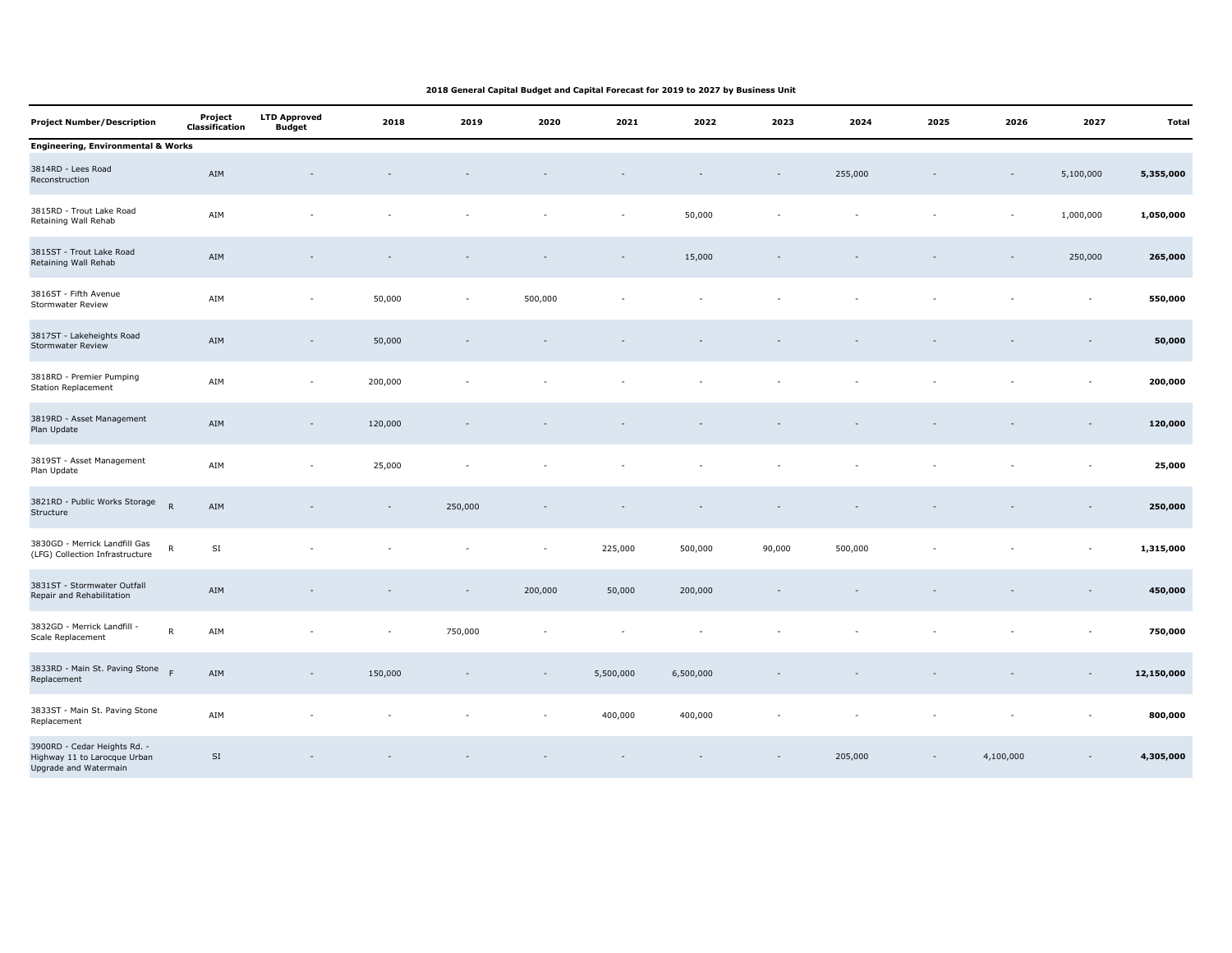| <b>Project Number/Description</b>                                                     | Project<br><b>Classification</b> | <b>LTD Approved</b><br><b>Budget</b> | 2018      | 2019      | 2020      | 2021      | 2022      | 2023      | 2024      | 2025                     | 2026                     | 2027      | <b>Total</b> |
|---------------------------------------------------------------------------------------|----------------------------------|--------------------------------------|-----------|-----------|-----------|-----------|-----------|-----------|-----------|--------------------------|--------------------------|-----------|--------------|
| <b>Engineering, Environmental &amp; Works</b>                                         |                                  |                                      |           |           |           |           |           |           |           |                          |                          |           |              |
| 3900ST - Cedar Heights Rd. -<br>Highway 11 to Larocque Urban<br>Upgrade and Watermain | SI                               |                                      |           |           |           |           |           |           | 75,000    | $\overline{\phantom{a}}$ | 1,500,000                | ÷,        | 1,575,000    |
| 3901RD - Clarence St. -<br>Reconstruction - Jane to<br>Norwood                        | AIM                              |                                      |           |           |           |           |           |           | 50,000    | $\blacksquare$           | 1,000,000                | $\sim$    | 1,050,000    |
| 3901ST - Clarence St. -<br>Reconstruction - Jane to<br>Norwood                        | AIM                              |                                      |           |           |           |           |           | ٠         | 20,000    | $\sim$                   | 400,000                  | $\sim$    | 420,000      |
| 3904RD - Road Condition<br>Inspection                                                 | AIM                              |                                      |           | 200,000   |           |           |           | 225,000   |           |                          |                          | 250,000   | 675,000      |
| 4200RD - Lakeshore Dr. -<br>Marshall to Sunset - Phase 3 -<br>Watermain and 1 Lane    | SI                               |                                      |           |           |           |           |           |           |           | 70,000                   | $\sim$                   | 1,400,000 | 1,470,000    |
| 4300RD - North Highway 11<br>Servicing and Airport Industrial F<br>Park Expansion     | G                                |                                      |           |           |           |           |           |           |           | $\overline{\phantom{a}}$ | 290,000                  | 5,800,000 | 6,090,000    |
| 4401RD - Sage Rd.<br>Reconstruction to Collector<br>Standard                          | G                                |                                      |           |           |           |           |           |           | $\sim$    | 175,000                  | $\overline{\phantom{a}}$ | 3,500,000 | 3,675,000    |
| 4401ST - Sage Rd.<br>Reconstruction to Collector<br>Standard                          | G                                |                                      |           |           |           |           |           |           |           | 65,000                   | $\sim$                   | 1,300,000 | 1,365,000    |
| 4500RD - Franklin & John Trunk<br>Watermain                                           | SI                               |                                      |           |           |           |           |           |           |           | $\sim$                   | 205,000                  | 4,100,000 | 4,305,000    |
| 4500ST - Franklin & John Trunk<br>Watermain                                           | SI                               |                                      |           |           |           |           |           |           |           | $\overline{\phantom{a}}$ | 75,000                   | 1,500,000 | 1,575,000    |
| 6361RD - City Share of<br>Development Costs 2018 On-<br>going                         | G                                | $\sim$                               | 285,000   | 50,000    | 303,000   | 312,000   | 321,000   | 331,000   | 341,000   | 351,000                  | 362,000                  | 373,000   | 3,029,000    |
| 6363RD - Asphalt Resurfacing<br>2018 On-going                                         | AIM                              | $\sim$                               | 3,500,000 | 3,100,000 | 3,600,000 | 3,600,000 | 3,600,000 | 3,600,000 | 3,600,000 | 3,600,000                | 3,600,000                | 3,600,000 | 35,400,000   |
| 6364RD - Asphalt Sheeting<br>2018 On-going                                            | AIM                              | $\overline{\phantom{a}}$             | 126,000   | 130,000   | 134,000   | 138,000   | 142,000   | 146,000   | 146,000   | 146,000                  | 146,000                  | 146,000   | 1,400,000    |
| 6366RD - Pedestrian Safety<br>Program 2018 On-going                                   | AIM                              | $\sim$                               | 126,000   | 130,000   | 134,000   | 138,000   | 142,000   | 146,000   | 146,000   | 146,000                  | 146,000                  | 146,000   | 1,400,000    |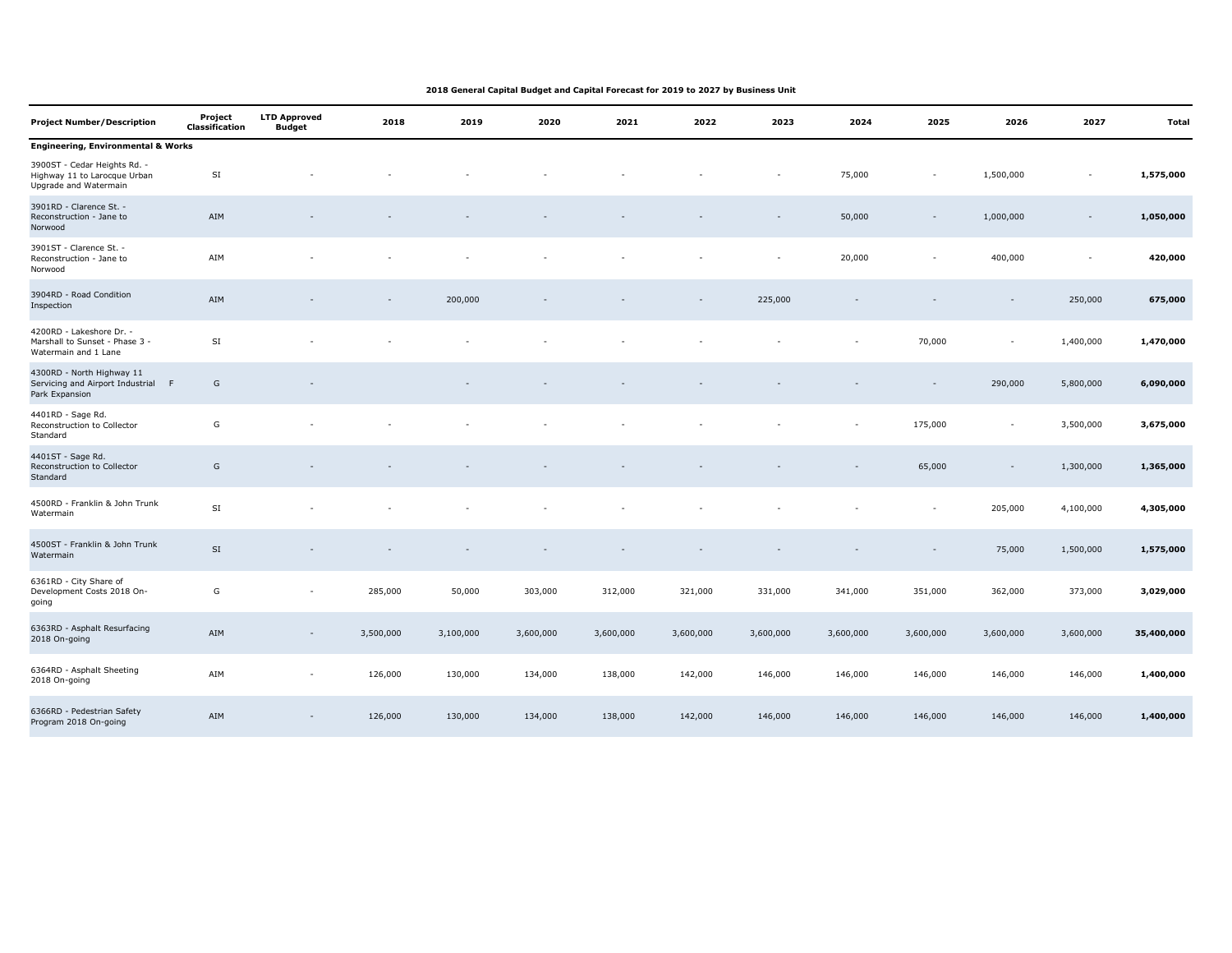| <b>Project Number/Description</b>                                         | Project<br><b>Classification</b> | <b>LTD Approved</b><br>Budget | 2018       | 2019       | 2020       | 2021       | 2022       | 2023       | 2024       | 2025       | 2026       | 2027       | Total       |
|---------------------------------------------------------------------------|----------------------------------|-------------------------------|------------|------------|------------|------------|------------|------------|------------|------------|------------|------------|-------------|
| <b>Engineering, Environmental &amp; Works</b>                             |                                  |                               |            |            |            |            |            |            |            |            |            |            |             |
| 6367RD - Road Culvert<br>Replace/Rehab 2018 On-going                      | AIM                              | $\overline{\phantom{a}}$      | 191,000    | 197,000    | 203,000    | 209,000    | 215,000    | 221,000    | 221,000    | 221,000    | 221,000    | 221,000    | 2,120,000   |
| 6368RD - Rural Road Rehab<br>2018 On-going                                | AIM                              | ٠                             | 632,000    | 651,000    | 671,000    | 691,000    | 712,000    | 733,000    | 733,000    | 733,000    | 733,000    | 733,000    | 7,022,000   |
| 6369SL - Traffic Control Signal<br>Upgrade 2018 On-going                  | AIM                              | $\overline{\phantom{a}}$      | 191,000    | 197,000    | 203,000    | 209,000    | 215,000    | 221,000    | 221,000    | 221,000    | 221,000    | 221,000    | 2,120,000   |
| 6370RD - Sidewalk Replacement<br>Program 2018 On-going                    | AIM                              | $\overline{\phantom{a}}$      | 191,000    | 197,000    | 203,000    | 209,000    | 215,000    | 221,000    | 221,000    | 221,000    | 221,000    | 221,000    | 2,120,000   |
| 6371RD - Bridge Rehab 2018<br>On-going                                    | AIM                              | $\sim$                        | 206,000    | 212,000    | 218,000    | 225,000    | 232,000    | 239,000    | 246,000    | 253,000    | 261,000    | 269,000    | 2,361,000   |
| 6372RD - Downtown Roads<br>Maintenance 2018 On-going                      | AIM                              | $\sim$                        | 94,000     | 97,000     | 100,000    | 103,000    | 106,000    | 109,000    | 109,000    | 109,000    | 109,000    | 109,000    | 1,045,000   |
| 6402RD - Design Work Next<br>Year's Projects 2018 On-going                | AIM                              | $\overline{\phantom{a}}$      | 50,000     | 68,000     | 70,000     | 72,000     | 74,000     | 76,000     | 78,000     | 80,000     | 82,000     | 84,000     | 734,000     |
| 6406RD - Asset Management<br>2018 On-going                                | AIM                              | ٠                             | 50,000     | 50,000     | 50,000     | 50,000     | 50,000     | 50,000     | 50,000     | 50,000     | 50,000     | 50,000     | 500,000     |
| 6407ST - Storm Sewer Flushing<br>and Outfall Maintenance 2018<br>On-going | AIM                              | $\overline{\phantom{a}}$      | 79,000     | 81,000     | 83,000     | 85,000     | 88,000     | 91,000     | 94,000     | 97,000     | 97,000     | 97,000     | 892,000     |
| 6413ST - Ditch Enclosure 2018<br>On-going                                 | AIM                              | $\overline{\phantom{a}}$      | 300,000    | 300,000    | 300,000    | 300,000    | 300,000    | 300,000    | 300,000    | 300,000    | 300,000    | 300,000    | 3,000,000   |
| 6415RD - Traffic Count Data<br>2018 On-Going                              | $\mathsf{SI}\xspace$             |                               | 10,000     | 10,000     | 10,000     | 10,000     | 10,000     | 10,000     | 10,000     | 10,000     | 10,000     | 10,000     | 100,000     |
| 6422RD - Public Works Building<br>Maintenance 2018 On-going               | AIM                              |                               | 50,000     | 50,000     | 50,000     | 50,000     | 50,000     | 50,000     | 50,000     | 50,000     | 50,000     | 50,000     | 500,000     |
| 6423RD - Equipment<br>Replacement 2018 On-going                           | AIM                              |                               | 10,000     | 10,000     | 10,000     | 10,000     | 10,000     | 10,000     | 10,000     | 10,000     | 10,000     | 10,000     | 100,000     |
| <b>Total Engineering, Environmental &amp; Works</b>                       |                                  | 7,252,200                     | 12,591,600 | 11,890,000 | 13,282,000 | 18,366,000 | 14,757,000 | 15,794,000 | 20,246,000 | 16,933,000 | 21,859,000 | 35,990,000 | 188,960,800 |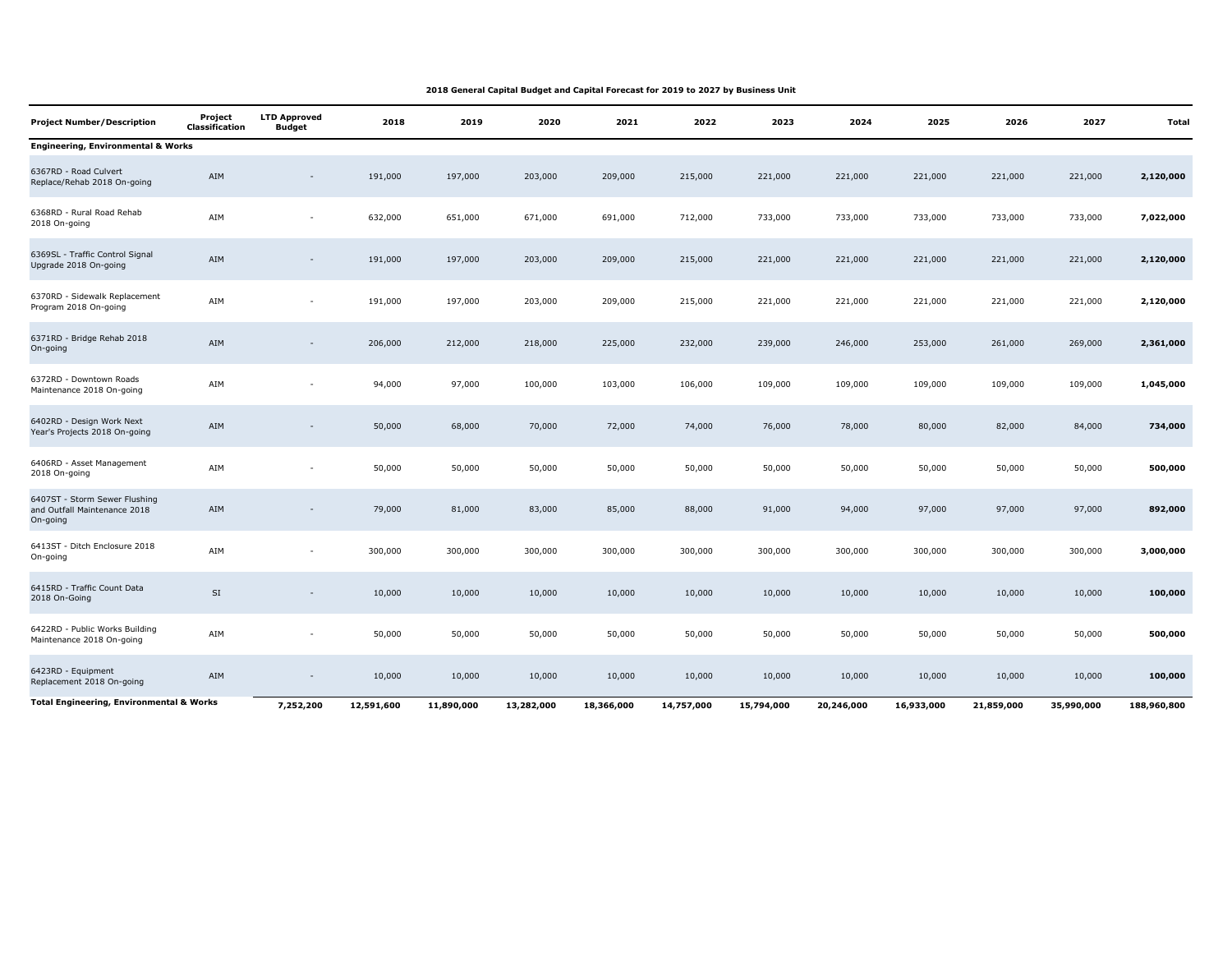| <b>Project Number/Description</b>                                             | Project<br>Classification | <b>LTD Approved</b><br><b>Budget</b> | 2018       | 2019       | 2020       | 2021       | 2022       | 2023       | 2024       | 2025       | 2026       | 2027                     | Total       |
|-------------------------------------------------------------------------------|---------------------------|--------------------------------------|------------|------------|------------|------------|------------|------------|------------|------------|------------|--------------------------|-------------|
| <b>Fire Department</b>                                                        |                           |                                      |            |            |            |            |            |            |            |            |            |                          |             |
| 3609FD - Fire Facilities - Roof<br>Repairs                                    | AIM                       | 184,500                              | 84,000     |            |            |            |            |            |            |            |            |                          | 268,500     |
| 3717FD - SCBA Fire Health<br>Safety Equipment                                 | AIM                       | $\overline{\phantom{a}}$             | 535,500    |            |            |            |            |            |            |            |            | $\sim$                   | 535,500     |
| 3823FD - Fire Master Plan                                                     | SI                        |                                      |            |            |            |            | 50,000     |            |            |            |            |                          | 50,000      |
| 6405FD - Fire Facilities<br>Management Program 2018 On-<br>going              | AIM                       |                                      | 89,250     | ٠          | 89,250     | ٠          | 89,250     |            | 94,500     |            | 99,750     | $\overline{\phantom{a}}$ | 462,000     |
| 6412FD - Fire Equipment<br>Replacement 2018 On-going                          | AIM                       | $\overline{\phantom{a}}$             | 42,000     | 63,000     | 42,000     | 73,500     | 63,000     | 84,000     | 63,000     | 84,000     | 63,000     | $\overline{\phantom{a}}$ | 577,500     |
| 6416FD - Fire Bunker Gear<br>Replacement Program 2018 On-<br>going            | AIM                       |                                      | 11,967     | 48,048     | 147,894    | 67,988     |            |            |            |            |            |                          | 275,897     |
| <b>Total Fire Department</b>                                                  |                           | 184,500                              | 762,717    | 111,048    | 279,144    | 141,488    | 202,250    | 84,000     | 157,500    | 84,000     | 162,750    | $\sim$                   | 2,169,397   |
| <b>General Government</b>                                                     |                           |                                      |            |            |            |            |            |            |            |            |            |                          |             |
| 3216GG - Capital Financing (2%<br>of Total Capital Financing Policy<br>Limit) | $\mathsf{SI}\xspace$      | 2,562,949                            | 391,161    | 398,070    | 411,627    | 426,309    | 443,223    | 455,529    | 474,989    | 503,801    | 533,453    | 570,164                  | 7,171,275   |
| 3834GG - Seed Funding for<br><b>Transformational Project</b>                  | $\mathsf{SI}$             | $\overline{\phantom{a}}$             | 500,000    |            |            |            |            |            |            |            | $\sim$     | $\sim$                   | 500,000     |
| <b>Total General Government</b>                                               |                           | 2,562,949                            | 891,161    | 398,070    | 411,627    | 426,309    | 443,223    | 455,529    | 474,989    | 503,801    | 533,453    | 570,164                  | 7,671,275   |
| <b>Service Partners</b>                                                       |                           |                                      |            |            |            |            |            |            |            |            |            |                          |             |
| 6392OC - Capitol Centre 2018<br>On-going                                      | AIM                       | $\sim$                               | 252,000    | 262,500    | 210,000    | 210,000    | 210,000    | 210,000    | 210,000    | 210,000    | 210,000    | 210,000                  | 2,194,500   |
| 6393CA - North Bay Mattawa<br>Conservation Authority 2018 On-<br>going        | AIM                       | $\overline{\phantom{a}}$             | 873,817    | 1,007,528  | 1,018,103  | 1,058,147  | 1,033,838  | 1,044,473  | 1,063,095  | 1,100,078  | 1,107,755  | 1,114,584                | 10,421,418  |
| 6394PD - North Bay Police<br>Services 2018 On-going                           | AIM                       |                                      | 905,100    | 577,500    | 577,500    | 530,250    | 393,750    | 530,250    | 530,250    | 556,500    | 556,500    | 556,500                  | 5,714,100   |
| 6395LB - North Bay Public<br>Library 2018 On-going                            | AIM                       | $\sim$                               | 200,000    | 200,000    | 500,000    | 500,000    | 200,000    | 200,000    | 200,000    | 200,000    | 200,000    | 200,000                  | 2,600,000   |
| <b>Total Service Partners</b>                                                 |                           | $\overline{\phantom{a}}$             | 2,230,917  | 2,047,528  | 2,305,603  | 2,298,397  | 1,837,588  | 1,984,723  | 2,003,345  | 2,066,578  | 2,074,255  | 2,081,084                | 20,930,018  |
| <b>Total General Capital Budget</b>                                           |                           | 14,333,656                           | 21,134,695 | 23,060,362 | 25,005,174 | 29,255,244 | 28,368,611 | 25,869,427 | 26,818,634 | 28,552,929 | 29,722,908 | 42,749,048               | 294,870,688 |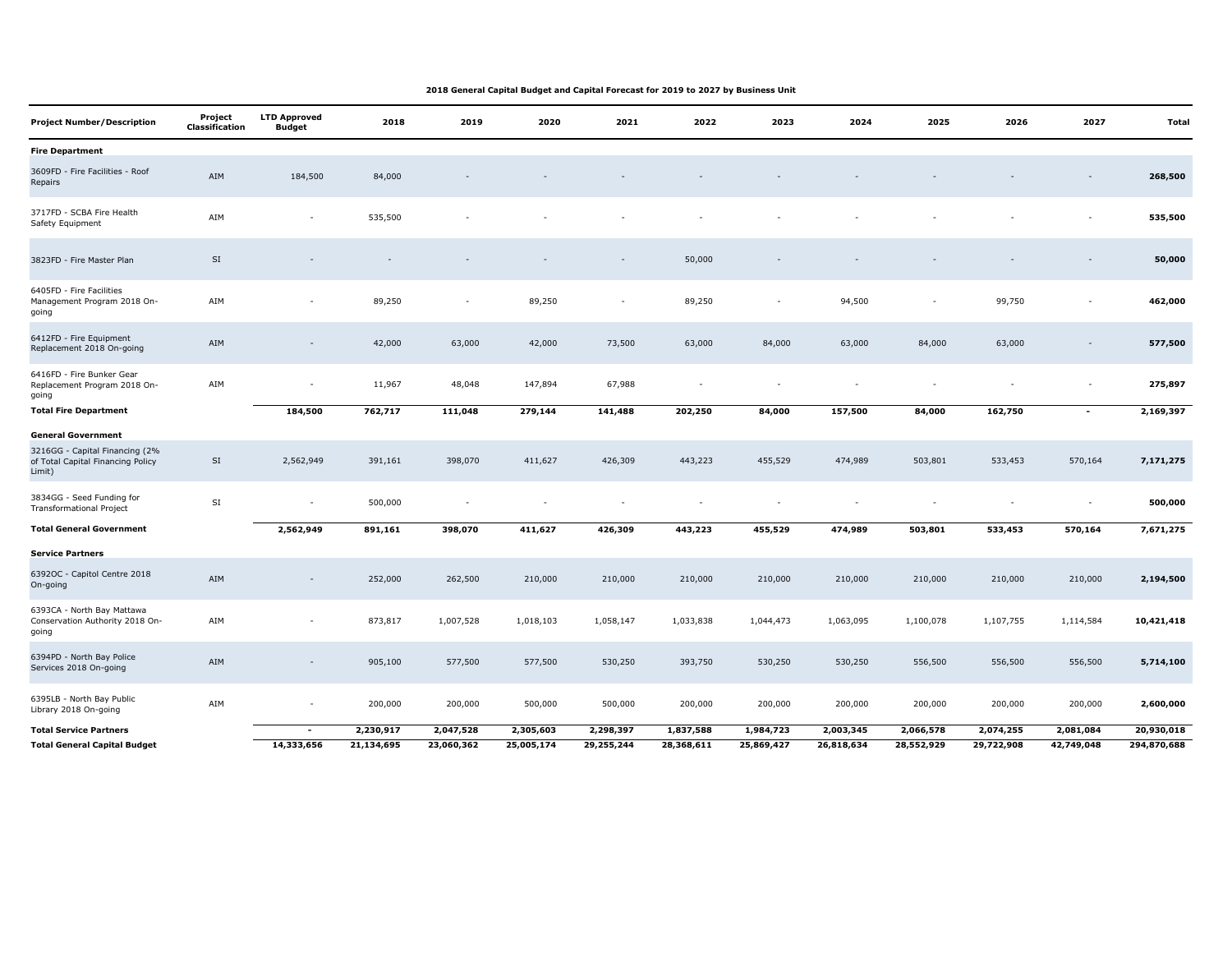| <b>Project Number/Description</b>                                                           | Project<br><b>Classification</b> | <b>LTD Approved</b><br><b>Budget</b> | 2018                     | 2019                     | 2020       | 2021       | 2022       | 2023      | 2024       | 2025                     | 2026                     | 2027                     | <b>Total</b>  |
|---------------------------------------------------------------------------------------------|----------------------------------|--------------------------------------|--------------------------|--------------------------|------------|------------|------------|-----------|------------|--------------------------|--------------------------|--------------------------|---------------|
| <b>Reserve Funding (R)</b>                                                                  |                                  |                                      |                          |                          |            |            |            |           |            |                          |                          |                          |               |
| 2934ST - Chippewa Creek and<br>Airport Heights Stormwater<br>Retention                      |                                  | (400,000)                            |                          |                          |            |            |            | (145,000) |            |                          |                          |                          | (545,000)     |
| 3403RD - Four Mile Lake Rd.<br>Extension to Highway 11                                      |                                  |                                      |                          |                          |            |            |            |           |            |                          | $\overline{\phantom{a}}$ | (405, 596)               | (405, 596)    |
| 3405PK - Parking Property<br>Acquisition Program                                            |                                  |                                      |                          |                          | (300,000)  |            |            | (300,000) |            | $\overline{\phantom{a}}$ | (300,000)                | $\overline{\phantom{a}}$ | (900, 000)    |
| 3423RD - Intersection of<br>Highway 11/17 and Seymour                                       |                                  | (483, 763)                           |                          |                          |            |            |            |           |            |                          |                          | $\overline{\phantom{a}}$ | (483, 763)    |
| 3500RD - Lakeshore Dr. Area -<br>Trunk Watermain and Sewer -<br>Phase 1 - Judge to Gertrude |                                  | (130,000)                            |                          |                          |            |            |            |           |            |                          |                          | $\overline{\phantom{a}}$ | (130,000)     |
| 3500ST - Lakeshore Dr. Area -<br>Trunk Watermain and Sewer -<br>Phase 1 - Judge to Gertrude |                                  | (70,000)                             |                          |                          |            |            |            |           |            |                          |                          | $\overline{\phantom{a}}$ | (70,000)      |
| 3509PZ - Official Plan 5 Year<br>Review and Study Update                                    |                                  | (56, 250)                            | (56, 250)                | $\overline{\phantom{a}}$ |            | (36, 300)  |            |           |            |                          |                          | $\overline{\phantom{a}}$ | (148, 800)    |
| 3718PR - Trail System<br>Development Program                                                |                                  | (366,000)                            | $\overline{\phantom{a}}$ | (18, 500)                |            |            |            |           |            |                          |                          |                          | (384, 500)    |
| 3821RD - Public Works Storage<br>Structure                                                  |                                  |                                      |                          | (44,000)                 |            |            |            |           |            |                          |                          |                          | (44,000)      |
| 3830GD - Merrick Landfill Gas<br>(LFG) Collection Infrastructure                            |                                  |                                      |                          |                          |            | (225,000)  | (500,000)  | (90,000)  | (500,000)  |                          |                          | $\overline{\phantom{a}}$ | (1,315,000)   |
| 3832GD - Merrick Landfill -<br>Scale Replacement                                            |                                  |                                      |                          | (750,000)                |            |            |            |           |            |                          |                          |                          | (750,000)     |
| <b>Total Reserve Funding</b>                                                                |                                  | (1,506,013)                          | (56, 250)                | (812,500)                | (300, 000) | (261, 300) | (500, 000) | (535,000) | (500, 000) | $\overline{\phantom{a}}$ | (300,000)                | (405, 596)               | (5, 176, 659) |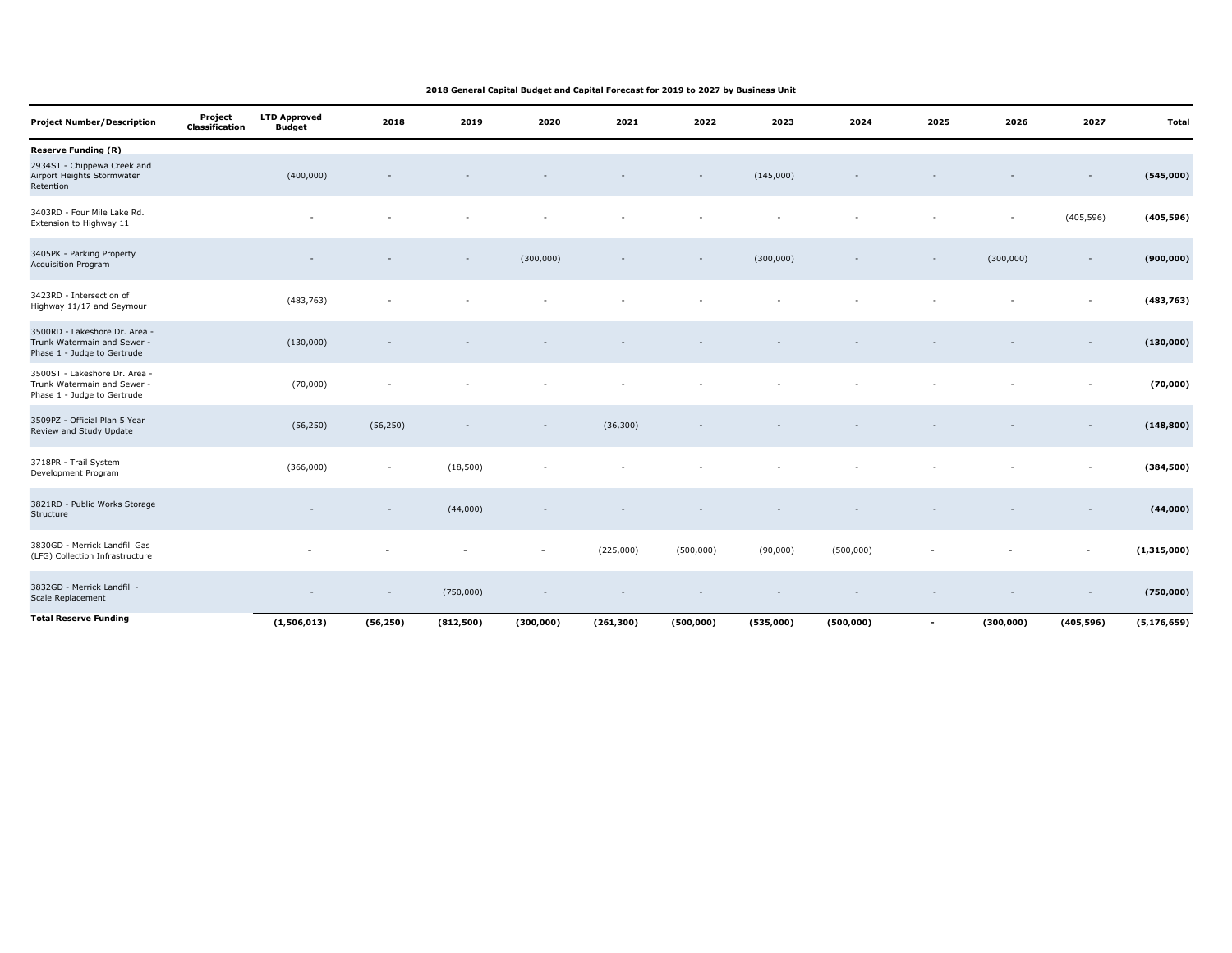| Project | <b>LTD Approved</b><br><b>Budget</b>                                 | 2018                                                | 2019                                  | 2020                                               | 2021                                  | 2022                                                  | 2023                                                      | 2024                                       | 2025                      | 2026                        | 2027                        | Total                         |
|---------|----------------------------------------------------------------------|-----------------------------------------------------|---------------------------------------|----------------------------------------------------|---------------------------------------|-------------------------------------------------------|-----------------------------------------------------------|--------------------------------------------|---------------------------|-----------------------------|-----------------------------|-------------------------------|
|         |                                                                      |                                                     |                                       |                                                    |                                       |                                                       |                                                           |                                            |                           |                             |                             |                               |
|         |                                                                      |                                                     |                                       |                                                    |                                       |                                                       |                                                           |                                            |                           |                             | (3, 111, 108)               | (3, 111, 108)                 |
|         | (2,330,000)                                                          | (240,000)                                           |                                       |                                                    |                                       |                                                       |                                                           |                                            |                           |                             |                             | (2,570,000)                   |
|         | (2, 274, 736)                                                        |                                                     |                                       | (2, 571, 428)                                      | (1,904,762)                           |                                                       |                                                           |                                            |                           |                             | $\overline{\phantom{a}}$    | (6,750,926)                   |
|         | (325,000)                                                            |                                                     |                                       |                                                    |                                       |                                                       |                                                           |                                            |                           |                             |                             | (325,000)                     |
|         |                                                                      | (50,000)                                            |                                       |                                                    |                                       |                                                       |                                                           |                                            |                           |                             |                             | (50,000)                      |
|         |                                                                      |                                                     |                                       |                                                    | (3, 492, 100)                         | (4, 127, 000)                                         |                                                           |                                            |                           |                             |                             | (7,619,100)                   |
|         |                                                                      |                                                     |                                       |                                                    |                                       |                                                       |                                                           |                                            |                           |                             | (3,500,000)                 | (3,500,000)                   |
|         |                                                                      | (1,672,672)                                         | (2,569,870)                           | (2,632,581)                                        | (2,632,581)                           | (2,632,581)                                           | (2,632,581)                                               | (2,632,581)                                | (2,632,581)               | (2,632,581)                 | $\overline{\phantom{a}}$    | (22, 670, 609)                |
|         | (4,929,736)                                                          | (1,962,672)                                         | (2,569,870)                           | (5, 204, 009)                                      | (8,029,443)                           | (6,759,581)                                           | (2,632,581)                                               | (2,632,581)                                | (2,632,581)               | (2,632,581)                 | (6,611,108)                 | (46, 596, 743)                |
|         | 7,897,907                                                            | 19,115,773                                          | 19,677,992                            | 19,501,165                                         | 20,964,501                            | 21,109,030                                            | 22,701,846                                                | 23,686,053                                 | 25,920,348                | 26,790,327                  | 35,732,344                  | 243,097,286                   |
|         |                                                                      | (7,017,520)                                         | (7,951,655)                           | (8,629,526)                                        | (9,363,614)                           | (10, 209, 299)                                        | (10, 790, 107)                                            | (11,763,086)                               | (12, 713, 110)            | (13,670,684)                | (14, 945, 283)              | (107, 053, 884)               |
|         |                                                                      | (5,000,000)                                         | (8,500,000)                           | (8,500,000)                                        | (8,500,000)                           | (8,500,000)                                           | (8,500,000)                                               | (8,500,000)                                | (8,500,000)               | (8,500,000)                 | (8,500,000)                 | (81,500,000)                  |
|         |                                                                      | (4,000,000)                                         | $\sim$                                | $\sim$                                             | $\overline{\phantom{a}}$              | $\sim$                                                | $\sim$                                                    | $\sim$                                     | $\sim$                    | $\sim$                      | $\sim$                      | (4,000,000)                   |
|         |                                                                      | (3.540.525)                                         | (3.451.848)                           | (3.451.848)                                        | (3.451.848)                           | (3.451.848)                                           |                                                           | (3.486.366)                                | (3,486,366)               | (3.486.366)                 | (3,486,366)                 | (34,779,747)                  |
|         |                                                                      | (19, 558, 045)                                      |                                       | (20, 581, 374)                                     |                                       |                                                       | (22, 776, 473)                                            | (23, 749, 452)                             | (24, 699, 476)            | (25, 657, 050)              | (26,931,649)                | (227, 333, 631)               |
|         |                                                                      |                                                     |                                       |                                                    |                                       |                                                       |                                                           |                                            |                           |                             |                             | 2,600,000                     |
|         |                                                                      |                                                     |                                       |                                                    |                                       |                                                       |                                                           |                                            |                           |                             |                             | (224, 733, 631)<br>10,465,748 |
|         | <b>Classification</b><br><b>Grants and Other Funding Sources (F)</b> | Less Memorial Gardens Remaining Ten Year Commitment | 400,000<br>(19, 158, 045)<br>(42,272) | (19,903,503)<br>400,000<br>(19,503,503)<br>174,489 | 1,100,000<br>(19, 481, 374)<br>19,791 | (21, 315, 462)<br>400,000<br>(20, 915, 462)<br>49,039 | (22, 161, 147)<br>300,000<br>(21, 861, 147)<br>(752, 117) | (3,486,366)<br>(22, 776, 473)<br>(74, 627) | (23,749,452)<br>(63, 399) | (24, 699, 476)<br>1,220,872 | (25, 657, 050)<br>1,133,277 | (26,931,649)<br>8,800,695     |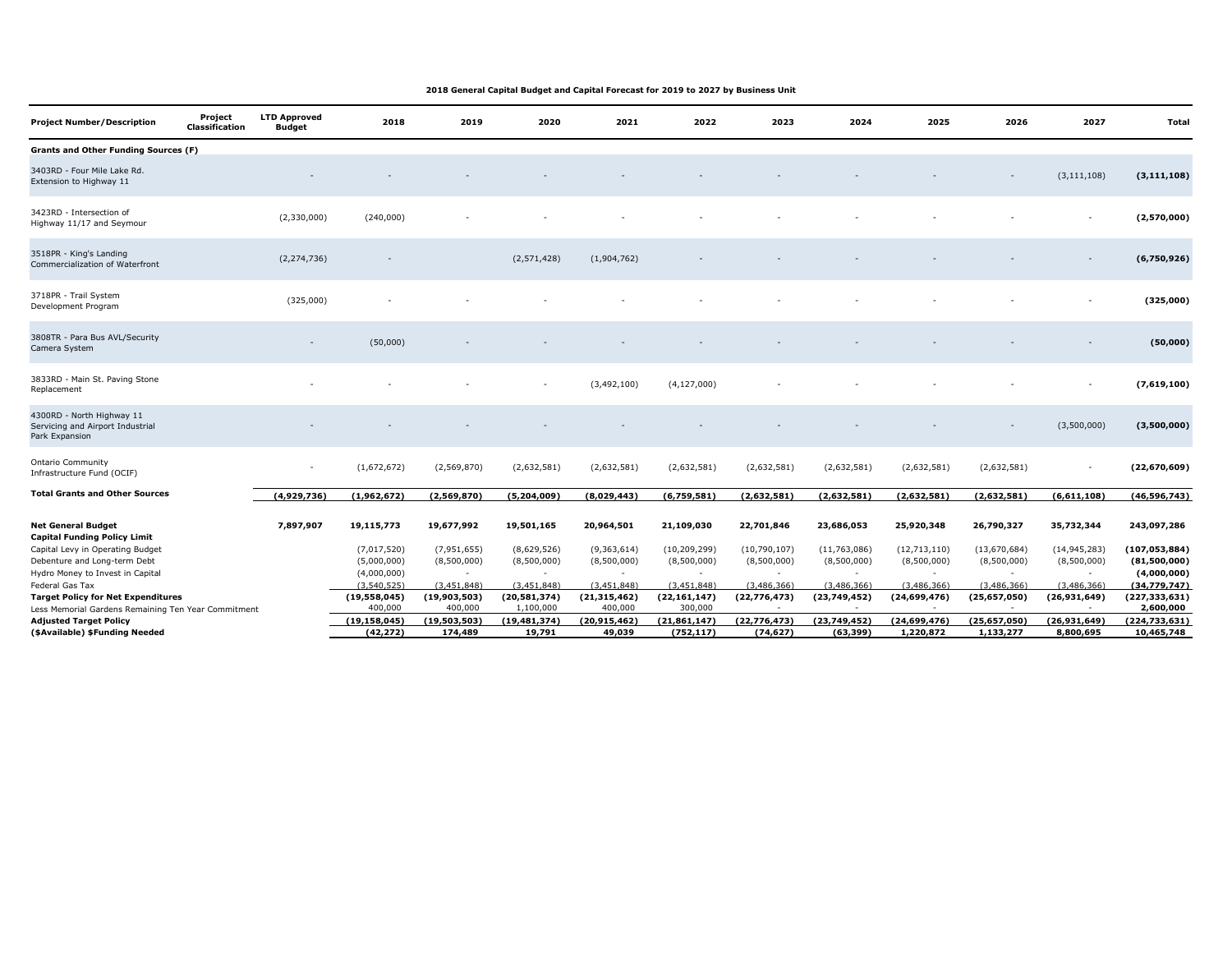| <b>Project Number/Description</b>                                                           |           | Project<br>Classification | <b>LTD Approved</b><br><b>Budget</b> | 2018                     | 2019           | 2020      | 2021    | 2022                     | 2023                     | 2024      | 2025                     | 2026      | 2027                     | Total     |
|---------------------------------------------------------------------------------------------|-----------|---------------------------|--------------------------------------|--------------------------|----------------|-----------|---------|--------------------------|--------------------------|-----------|--------------------------|-----------|--------------------------|-----------|
| Wastewater<br>3212SS - Francis St. Sewer<br>Upsizing                                        | ${\sf R}$ | ${\mathsf G}$             |                                      |                          |                |           |         |                          |                          | 110,000   | $\overline{\phantom{a}}$ | 2,200,000 | $\sim$                   | 2,310,000 |
| 3309SS - Wastewater<br>Treatment Plant - Raw Sewage<br>Pumping Station                      |           | AIM                       | 1,250,000                            | $\overline{\phantom{a}}$ | 800,000        |           |         |                          |                          |           |                          |           | $\sim$                   | 2,050,000 |
| 3406SS - Gertrude Rd. - Knox<br>to Lakeshore - Sanitary<br>Forcemain                        | ${\sf R}$ | AIM                       | 1,001,378                            | 750,000                  |                |           |         |                          |                          |           |                          |           |                          | 1,751,378 |
| 3500SS - Lakeshore Dr. Area -<br>Trunk Watermain and Sewer -<br>Phase 1 - Judge to Gertrude |           | AIM                       | 255,000                              | $\sim$                   | 5,100,000      |           |         |                          |                          |           |                          |           | $\overline{\phantom{a}}$ | 5,355,000 |
| 3514SS - Sage Rd. Area Trunk<br>Rehab                                                       |           | AIM                       |                                      |                          |                |           |         | 500,000                  |                          |           | 3,500,000                |           |                          | 4,000,000 |
| 3617SS - Marshall 500 mm<br>Forcemain Condition Assessment<br>and Rehab                     |           | AIM                       | 150,000                              | $\sim$                   | 500,000        |           |         |                          |                          |           |                          |           |                          | 650,000   |
| 3618SS - Wallace Pumping<br><b>Station Replacement</b>                                      |           | AIM                       | 1,050,000                            | 350,000                  |                |           |         |                          |                          |           |                          |           |                          | 1,400,000 |
| 3619SS - Cassells St. - Phase 1 -<br>Olive to Duke and Chippewa<br>Creek Bridge             |           | AIM                       | 75,000                               | 450,000                  |                |           |         |                          |                          |           |                          |           |                          | 525,000   |
| 3714SS - Wastewater<br>Treatment Plant - TSSA<br>Upgrades                                   |           | AIM                       | 500,000                              | 500,000                  |                |           |         |                          |                          |           |                          |           |                          | 1,000,000 |
| 3719SS - Digester Replacement                                                               |           | AIM                       | $\overline{\phantom{a}}$             | 200,000                  | $\overline{a}$ | 3,000,000 |         |                          |                          |           |                          |           |                          | 3,200,000 |
| 3800SS - Cassells St. - Phase 2 -<br>Olive to Highway 11/17 & King<br>to Duke               |           | AIM                       |                                      |                          | 5,000          | 400,000   |         |                          |                          |           |                          |           |                          | 405,000   |
| 3801SS - McKeown Ave.<br>Widening - Gormanville to<br>Cartier                               |           | G                         |                                      |                          |                |           |         | 55,000                   | $\overline{\phantom{a}}$ | 1,100,000 |                          |           | $\overline{\phantom{a}}$ | 1,155,000 |
| 3802SS - Lakeshore Dr. - Trunk<br>Watermain and Sewer - Phase 2<br>- Gertrude to Marshall   |           | AIM                       |                                      |                          |                | $\sim$    | 150,000 | $\overline{\phantom{a}}$ | 3,000,000                |           |                          |           |                          | 3,150,000 |
| 3806SS - Lakeshore Dr. - Birchs<br>to Premier                                               |           | AIM                       | $\overline{\phantom{a}}$             | 35,000                   | $\overline{a}$ | 700,000   |         |                          |                          |           |                          |           |                          | 735,000   |
| 3810SS - Main St. - Gormanville<br>to Memorial                                              |           | G                         |                                      |                          |                |           |         | 90,000                   |                          | 3,500,000 |                          |           |                          | 3,590,000 |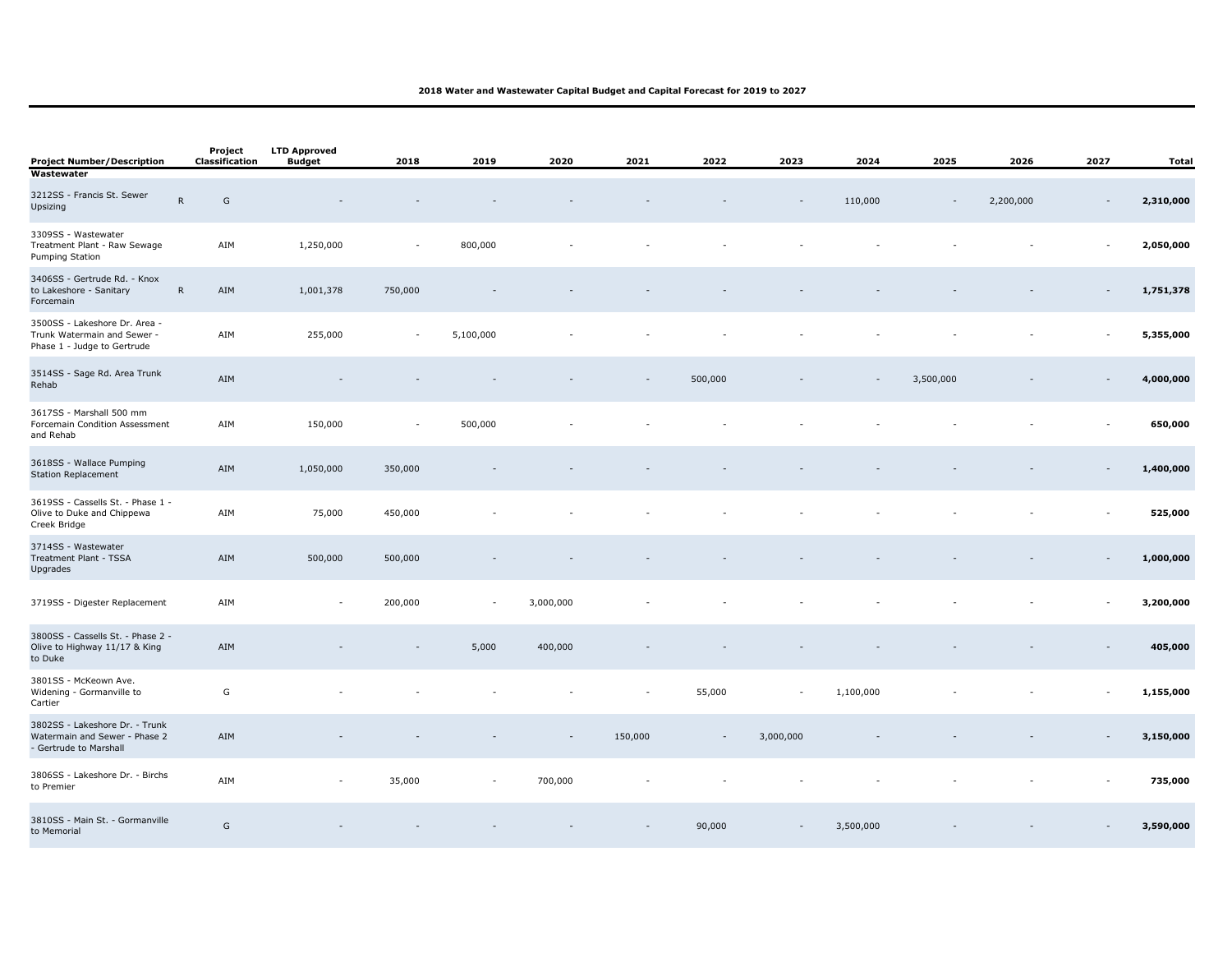| <b>Project Number/Description</b>                                                     | Project<br>Classification | <b>LTD Approved</b><br><b>Budget</b> | 2018      | 2019   | 2020      | 2021      | 2022                     | 2023      | 2024      | 2025                     | 2026                     | 2027      | <b>Total</b> |
|---------------------------------------------------------------------------------------|---------------------------|--------------------------------------|-----------|--------|-----------|-----------|--------------------------|-----------|-----------|--------------------------|--------------------------|-----------|--------------|
| Wastewater                                                                            |                           |                                      |           |        |           |           |                          |           |           |                          |                          |           |              |
| 3818SS - Premier Pumping<br><b>Station Replacement</b>                                | AIM                       | $\qquad \qquad \blacksquare$         | 1,600,000 |        |           |           |                          |           |           |                          |                          |           | 1,600,000    |
| 3819SS - Asset Management<br>Plan Update                                              | AIM                       | $\overline{\phantom{a}}$             | 55,000    |        |           |           |                          |           |           |                          |                          |           | 55,000       |
| 3820SS - LaVase Sanitary Re-<br>direction                                             | $\mathsf{SI}$             | $\overline{\phantom{a}}$             | 650,000   |        |           |           |                          |           |           |                          |                          |           | 650,000      |
| 3825SS - Wastewater<br>Treatment Plant - Intake<br>Chamber Replacement                | AIM                       |                                      |           |        |           | 150,000   | $\overline{\phantom{a}}$ | 2,800,000 |           |                          |                          |           | 2,950,000    |
| 3826SS - Pumping Station<br>Replacement                                               | AIM                       |                                      |           |        |           |           | 3,500,000                | 2,500,000 | 2,500,000 |                          |                          |           | 8,500,000    |
| 3829SS - Wastewater<br>Treatment Plant - Structural<br>Repair                         | AIM                       |                                      |           |        | 200,000   |           | 900,000                  |           |           |                          |                          |           | 1,100,000    |
| 3900SS - Cedar Heights Rd. -<br>Highway 11 to Larocque Urban<br>Upgrade and Watermain | SI                        |                                      |           |        |           |           |                          |           | 75,000    | $\overline{\phantom{a}}$ | 1,500,000                |           | 1,575,000    |
| 3901SS - Clarence St. -<br>Reconstruction - Jane to<br>Norwood                        | AIM                       |                                      |           |        |           |           |                          |           | 20,000    |                          | 400,000                  |           | 420,000      |
| 4103SS - Wastewater<br><b>Treatment Plant Expansion</b>                               | AIM                       |                                      |           |        | 1,000,000 | 1,500,000 | 2,000,000                |           |           | 5,000,000                |                          |           | 9,500,000    |
| 4202SS - Infiltration<br>Reduction/Flow Monitoring<br>Program - Phase 3               | SI                        |                                      |           |        | $\sim$    | 200,000   |                          |           |           |                          |                          |           | 200,000      |
| 4300SS - North Highway 11<br>Servicing and Airport Industrial<br>Park Expansion       | G                         |                                      |           |        |           |           |                          |           |           |                          | 155,000                  | 3,100,000 | 3,255,000    |
| 4402SS - Chippewa Trunk<br>Sewer Major Rehabilitation &<br>Replacement                | AIM                       |                                      |           |        |           |           |                          |           |           | 200,000                  | $\overline{\phantom{a}}$ | 2,500,000 | 2,700,000    |
| 6365SS - Sewer Rehab and<br>Restoration 2018 On-going                                 | AIM                       | ÷,                                   | 50,000    | 50,000 | 50,000    | 50,000    | 50,000                   | 50,000    | 50,000    | 50,000                   | 50,000                   | 50,000    | 500,000      |
| 6396SS - Sewage Lift Stations<br>2018 On-going                                        | ${\sf AIM}$               | $\overline{\phantom{a}}$             | 50,000    | 50,000 | 50,000    | 50,000    | 50,000                   | 50,000    | 50,000    | 50,000                   | 50,000                   | 50,000    | 500,000      |
| 6398SS - Sewer Emergency<br>Repair/Rehab 2018 On-going                                | AIM                       | $\overline{a}$                       | 65,000    | 65,000 | 67,000    | 69,000    | 71,000                   | 73,000    | 75,000    | 75,000                   | 75,000                   | 75,000    | 710,000      |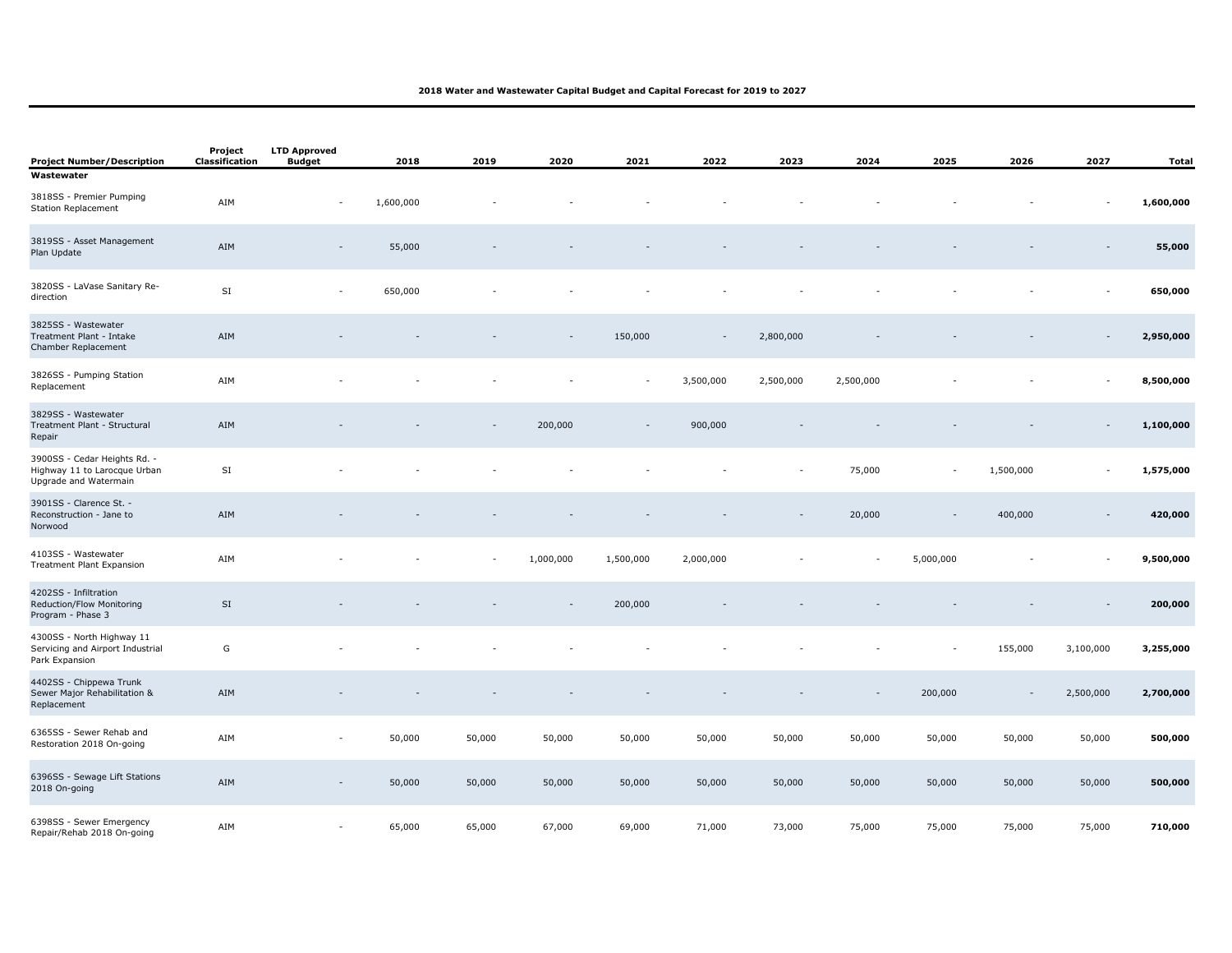| <b>Project Number/Description</b>                                                           | Project<br>Classification | <b>LTD Approved</b><br><b>Budget</b> | 2018      | 2019      | 2020                     | 2021      | 2022           | 2023      | 2024                     | 2025      | 2026                     | 2027                     | <b>Total</b> |
|---------------------------------------------------------------------------------------------|---------------------------|--------------------------------------|-----------|-----------|--------------------------|-----------|----------------|-----------|--------------------------|-----------|--------------------------|--------------------------|--------------|
| Wastewater                                                                                  |                           |                                      |           |           |                          |           |                |           |                          |           |                          |                          |              |
| 6408SS - Wastewater<br>Treatment Plant Rehab 2018 On-<br>going                              | AIM                       |                                      |           | 300,000   | $\overline{\phantom{a}}$ | 250,000   | $\sim$         | 200,000   | $\overline{\phantom{a}}$ | 150,000   | $\overline{\phantom{a}}$ | 150,000                  | 1,050,000    |
| 6418SS - Digester and Grit<br>Removal 2018-On-going                                         | AIM                       |                                      |           |           | 200,000                  |           | $\overline{a}$ | 109,000   |                          |           | 109,000                  |                          | 418,000      |
| 6419SS - Wastewater<br>Treatment Plant - Electrical<br>Upgrades 2018 On-going               | AIM                       |                                      | 275,000   | 275,000   | 250,000                  | 250,000   | 250,000        | 250,000   | 250,000                  | 250,000   | 250,000                  | 250,000                  | 2,550,000    |
| 6420SS - Sewage Lift Stations<br>PLC and Radio Upgrades 2018<br>On-going                    | AIM                       |                                      |           | 30,000    | 30,000                   | 30,000    | 30,000         | 30,000    | 30,000                   | 30,000    | 30,000                   | 30,000                   | 270,000      |
| 6421SS - Wastewater<br>Treatment Plant Exterior Rehab<br>2018 on-going                      | AIM                       |                                      |           | 200,000   | $\overline{\phantom{a}}$ | 200,000   |                | 200,000   |                          | 200,000   |                          | 200,000                  | 1,000,000    |
| <b>Total Wastewater</b>                                                                     |                           | 4,281,378                            | 5,030,000 | 7,375,000 | 5,947,000                | 2,899,000 | 7,496,000      | 9,262,000 | 7,760,000                | 9,505,000 | 4,819,000                | 6,405,000                | 70,779,378   |
|                                                                                             |                           |                                      |           |           |                          |           |                |           |                          |           |                          |                          |              |
| Water<br>3212WS - Francis St. Sewer<br>Upsizing                                             | ${\mathsf G}$             |                                      |           |           |                          |           |                |           | 50,000                   |           | 1,000,000                |                          | 1,050,000    |
| 3500WS - Lakeshore Dr. Area -<br>Trunk Watermain and Sewer -<br>Phase 1 - Judge to Gertrude | $\mathsf{R}$<br>AIM       | 110,000                              |           | 2,200,000 |                          |           |                |           |                          |           |                          |                          | 2,310,000    |
| 3517WS - Birchs Rd. Standpipe<br>Maintenance and Rehab                                      | AIM                       | 250,000                              | 100,000   |           |                          |           | 200,000        |           |                          |           |                          |                          | 550,000      |
| 3601WS - Worthington,<br>Sherbrooke, First 4" Watermain<br>Replacement                      | AIM                       | 100,000                              |           |           |                          |           |                | 10,000    | 600,000                  |           |                          |                          | 710,000      |
| 3605WS - Ellendale Second<br>Reservoir & Second Feed                                        | F<br>SI                   | 230,000                              |           |           |                          |           |                |           | 750,000                  |           | 10,000,000               | $\overline{\phantom{a}}$ | 10,980,000   |
| 3606WS - O'Brien St.<br>Reconstruction - Airport to High                                    | AIM                       |                                      |           |           |                          |           |                | 105,000   | $\sim$                   | 2,100,000 |                          |                          | 2,205,000    |
| 3619WS - Cassells St. - Phase 1<br>- Olive to Duke and Chippewa<br>Creek Bridge             | AIM                       |                                      | 550,000   |           |                          |           |                |           |                          |           |                          |                          | 550,000      |
| 3620WS - CFB Reservoir<br>Replacement                                                       | AIM                       | 50,000                               | 100,000   |           | 3,000,000                |           |                |           |                          |           |                          |                          | 3,150,000    |
| 3700WS - Seymour St. - Station<br>to Wallace - Widening and<br>Signals                      | G                         |                                      |           |           | 50,000                   | 2,500,000 |                |           |                          |           |                          |                          | 2,550,000    |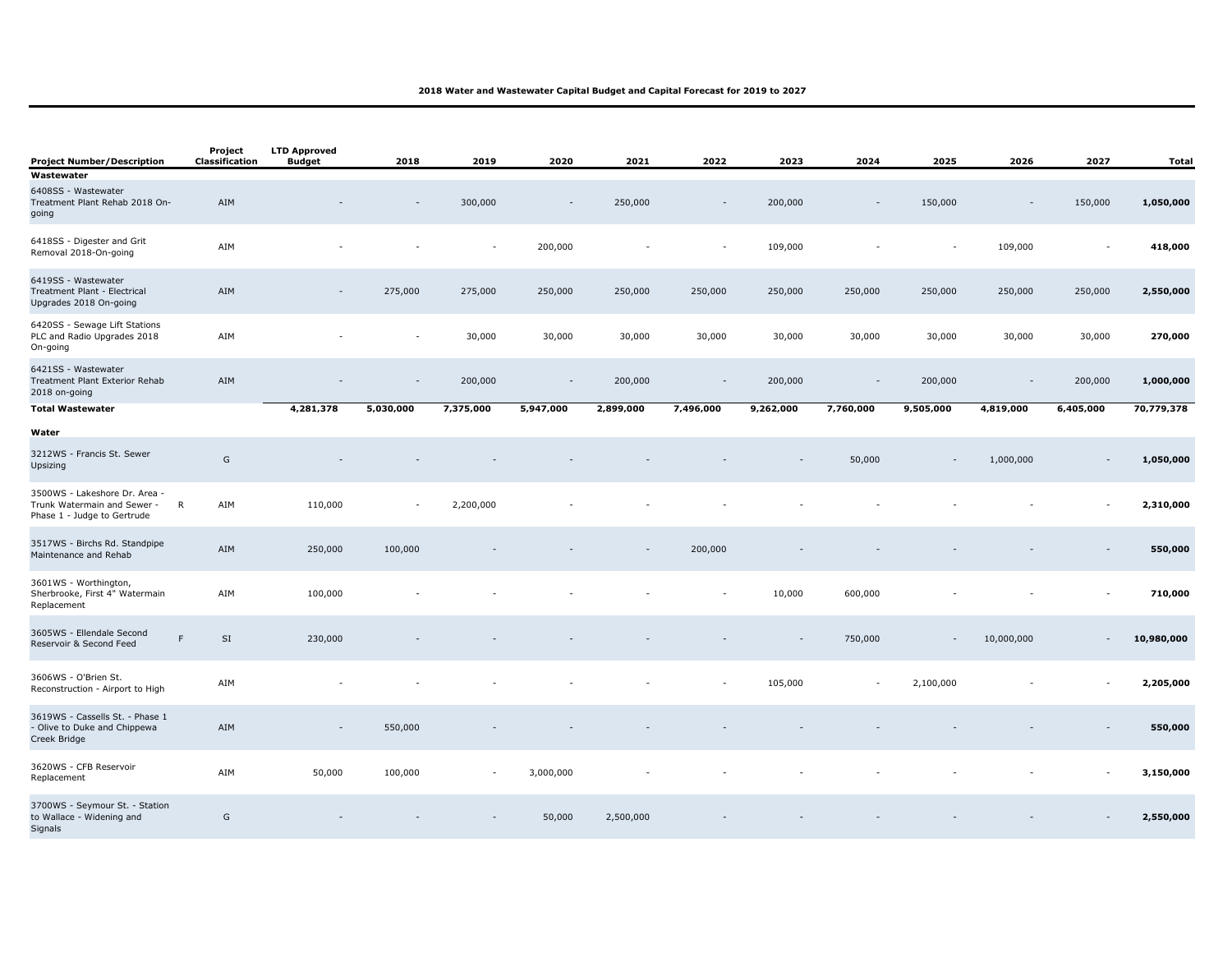| <b>Project Number/Description</b><br>Water                                                | Project<br>Classification | <b>LTD Approved</b><br><b>Budget</b> | 2018      | 2019   | 2020    | 2021      | 2022   | 2023                     | 2024                     | 2025                     | 2026           | 2027                     | Total     |
|-------------------------------------------------------------------------------------------|---------------------------|--------------------------------------|-----------|--------|---------|-----------|--------|--------------------------|--------------------------|--------------------------|----------------|--------------------------|-----------|
| 3701WS - Norman/Chapais<br>Connection Watermain                                           | SI                        |                                      |           |        |         |           |        | 60,000                   |                          |                          | 1,200,000      |                          | 1,260,000 |
| 3709WS - Watermain - Cathodic<br>Protection Program                                       | AIM                       |                                      | 200,000   |        |         | 200,000   |        |                          |                          |                          |                |                          | 400,000   |
| 3800WS - Cassells St. - Phase 2<br>- Olive to Highway 11/17 & King<br>to Duke             | AIM                       |                                      |           | 10,000 | 800,000 |           |        |                          |                          |                          |                |                          | 810,000   |
| 3801WS - McKeown Ave.<br>Widening - Gormanville to<br>Cartier                             | G                         |                                      |           |        |         |           | 55,000 | $\overline{\phantom{a}}$ | 1,100,000                |                          |                |                          | 1,155,000 |
| 3802WS - Lakeshore Dr. - Trunk<br>Watermain and Sewer - Phase 2<br>- Gertrude to Marshall | AIM                       |                                      |           |        | $\sim$  | 85,000    | $\sim$ | 1,700,000                |                          |                          |                | $\sim$                   | 1,785,000 |
| 3804WS - Public Works Backup<br>Generator Replacement                                     | AIM                       | $\overline{\phantom{a}}$             | 125,000   |        |         |           |        |                          |                          |                          |                |                          | 125,000   |
| 3806WS - Lakeshore Dr. -<br><b>Birchs to Premier</b>                                      | AIM                       | $\sim$                               | 30,000    |        | 600,000 |           |        |                          |                          |                          |                |                          | 630,000   |
| 3807WS - Ellendale Generator<br>Replacement                                               | AIM                       | $\overline{\phantom{a}}$             | 500,000   |        |         |           |        |                          |                          |                          |                |                          | 500,000   |
| 3810WS - Main St. -<br>Gormanville to Memorial                                            | G                         |                                      |           |        |         |           | 25,000 | $\overline{\phantom{a}}$ | 900,000                  |                          |                |                          | 925,000   |
| 3819WS - Asset Management<br>Plan Update                                                  | AIM                       | $\overline{\phantom{a}}$             | 50,000    |        |         |           |        |                          |                          |                          |                |                          | 50,000    |
| 3827WS - Lakeshore Drive<br>Watermain Looping and Upsizing<br>- Thelma to Banner          | SI                        | $\overline{\phantom{a}}$             | 737,000   |        |         |           |        |                          |                          |                          |                |                          | 737,000   |
| 3828WS - West Ferris Trunk<br>Watermain Relining                                          | AIM                       | $\overline{\phantom{a}}$             | 3,000,000 |        |         |           |        |                          |                          |                          |                | $\overline{\phantom{a}}$ | 3,000,000 |
| 3900WS - Cedar Heights Rd. -<br>Highway 11 to Larocque Urban<br>Upgrade and Watermain     | $\mathsf{SI}\xspace$      |                                      |           |        |         |           |        |                          | 120,000                  | $\overline{\phantom{a}}$ | 2,400,000      |                          | 2,520,000 |
| 3901WS - Clarence St. -<br>Reconstruction - Jane to<br>Norwood                            | AIM                       |                                      |           |        |         |           |        |                          | 30,000                   |                          | 600,000        |                          | 630,000   |
| 3905WS - Cedar Heights Rd. -<br>Larocque BPS                                              | G                         | $\overline{\phantom{a}}$             |           | $\sim$ | 50,000  | 4,000,000 |        | $\overline{\phantom{a}}$ | $\overline{\phantom{a}}$ |                          | $\overline{a}$ | $\sim$                   | 4,050,000 |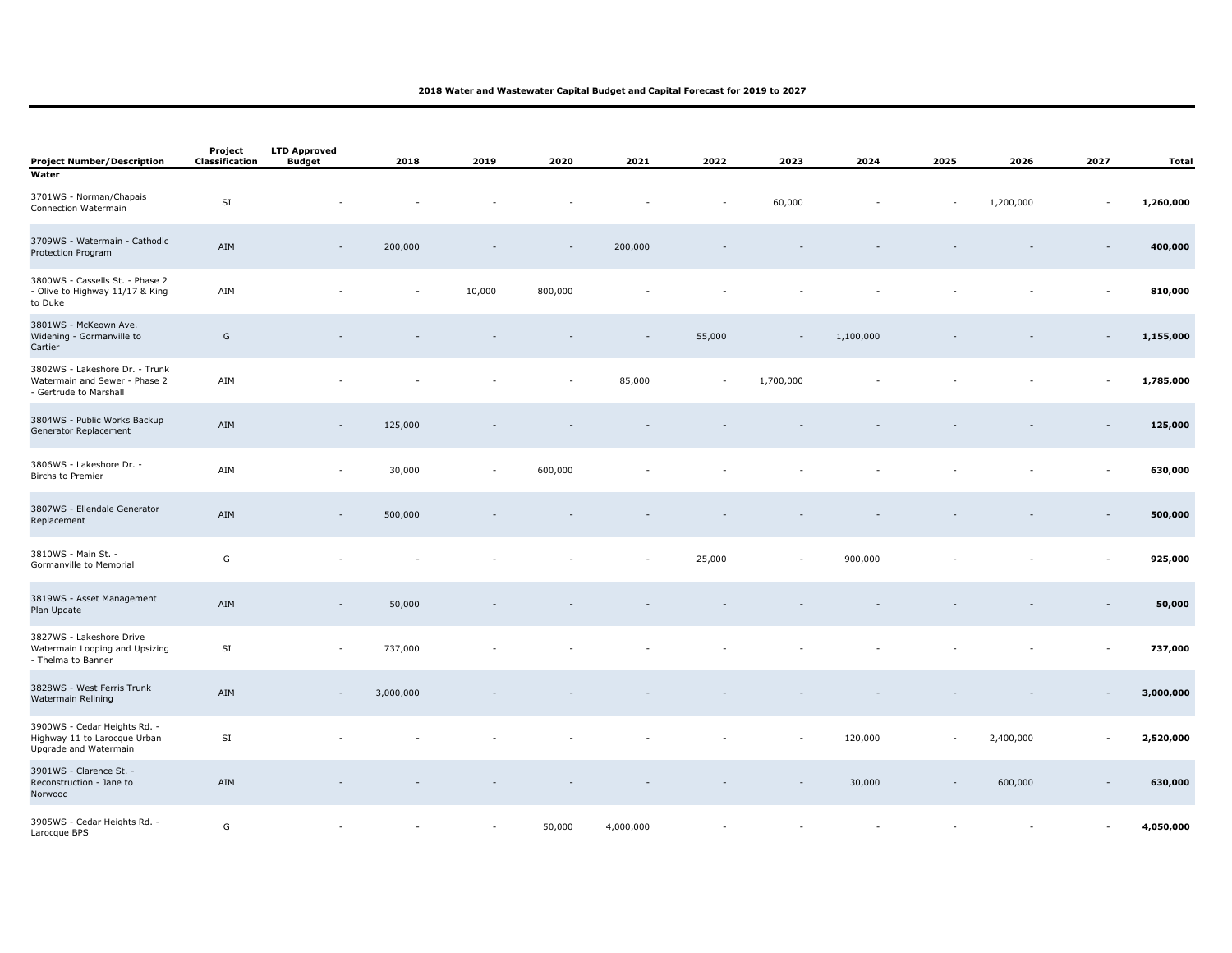| <b>Project Number/Description</b>                                                  | Project<br>Classification | <b>LTD Approved</b><br><b>Budget</b> | 2018           | 2019    | 2020    | 2021    | 2022      | 2023    | 2024                     | 2025    | 2026    | 2027      | Total     |
|------------------------------------------------------------------------------------|---------------------------|--------------------------------------|----------------|---------|---------|---------|-----------|---------|--------------------------|---------|---------|-----------|-----------|
| Water                                                                              |                           |                                      |                |         |         |         |           |         |                          |         |         |           |           |
| 4003WS - Membrane Module<br>Replacement                                            | $\mathsf{R}$<br>AIM       |                                      |                |         |         |         | 3,240,000 |         |                          |         |         |           | 3,240,000 |
| 4102WS - Ellendale Pumping<br>Station Second Feed to Airport                       | SI                        |                                      |                |         |         |         |           |         |                          | 200,000 | $\sim$  | 2,500,000 | 2,700,000 |
| 4200WS - Lakeshore Dr. -<br>Marshall to Sunset - Phase 3 -<br>Watermain and 1 Lane | $\mathsf{SI}$             |                                      |                |         |         |         |           |         |                          | 60,000  |         | 1,200,000 | 1,260,000 |
| 4300WS - North Highway 11<br>Servicing and Airport Industrial<br>Park Expansion    | G                         |                                      |                |         |         |         |           |         |                          |         | 170,000 | 3,400,000 | 3,570,000 |
| 4401WS - Sage Rd.<br>Reconstruction to Collector<br>Standard                       | G                         |                                      |                |         |         |         |           |         |                          | 45,000  |         | 900,000   | 945,000   |
| 4500WS - Franklin & John Trunk<br>Watermain                                        | $\mathsf{SI}$             |                                      |                |         |         |         |           |         |                          |         | 110,000 | 2,200,000 | 2,310,000 |
| 6361WS - City Share of<br>Development Costs 2018 On-<br>going                      | G                         |                                      | 260,000        | 268,000 | 276,000 | 284,000 | 293,000   | 302,000 | 311,000                  | 320,000 | 330,000 | 340,000   | 2,984,000 |
| 6365WS - Watermain Rehab<br>and Restoration 2018 On-going                          | AIM                       | $\overline{a}$                       | 100,000        | 697,000 | 707,000 | 797,000 | 807,000   | 818,000 | 818,000                  | 818,000 | 818,000 | 818,000   | 7,198,000 |
| 6391WS - System Technology<br>Program 2018 On-going                                | AIM                       |                                      | $\overline{a}$ | 117,000 | 121,000 | 125,000 | 129,000   | 133,000 | 133,000                  | 133,000 | 133,000 | 133,000   | 1,157,000 |
| 6397WS - Hydrant and Valve<br>Rehab 2018 On-going                                  | AIM                       | $\sim$                               | 191,000        | 197,000 | 203,000 | 209,000 | 215,000   | 221,000 | 221,000                  | 221,000 | 221,000 | 221,000   | 2,120,000 |
| 6398WS - Water Emergency<br>Repair/Rehab 2018 On-going                             | AIM                       |                                      | 65,000         | 65,000  | 67,000  | 69,000  | 69,000    | 73,000  | 73,000                   | 73,000  | 73,000  | 73,000    | 700,000   |
| 6399WS - Flush Watermains<br>2018 On-going                                         | AIM                       | $\overline{\phantom{a}}$             | 200,000        | 200,000 | 200,000 | 200,000 | 200,000   | 200,000 | 200,000                  | 200,000 | 200,000 | 200,000   | 2,000,000 |
| 6400WS - Water Plant<br>Maintenance 2018 On-going                                  | AIM                       |                                      |                | 212,000 | $\sim$  | 300,000 |           | 300,000 | $\overline{\phantom{a}}$ | 300,000 | 300,000 | 300,000   | 1,712,000 |
| 6401WS - Watermain<br>Replace/Ream/Reline 2018 On-<br>going                        | AIM                       | $\overline{\phantom{a}}$             | 191,000        | 197,000 | 203,000 | 209,000 | 215,000   | 221,000 | 221,000                  | 221,000 | 221,000 | 221,000   | 2,120,000 |
| 6402WS - Design Work Next<br>Year's Projects 2018 On-going                         | AIM                       |                                      | 75,000         | 77,000  | 79,000  | 81,000  | 83,000    | 85,000  | 88,000                   | 91,000  | 94,000  | 97,000    | 850,000   |